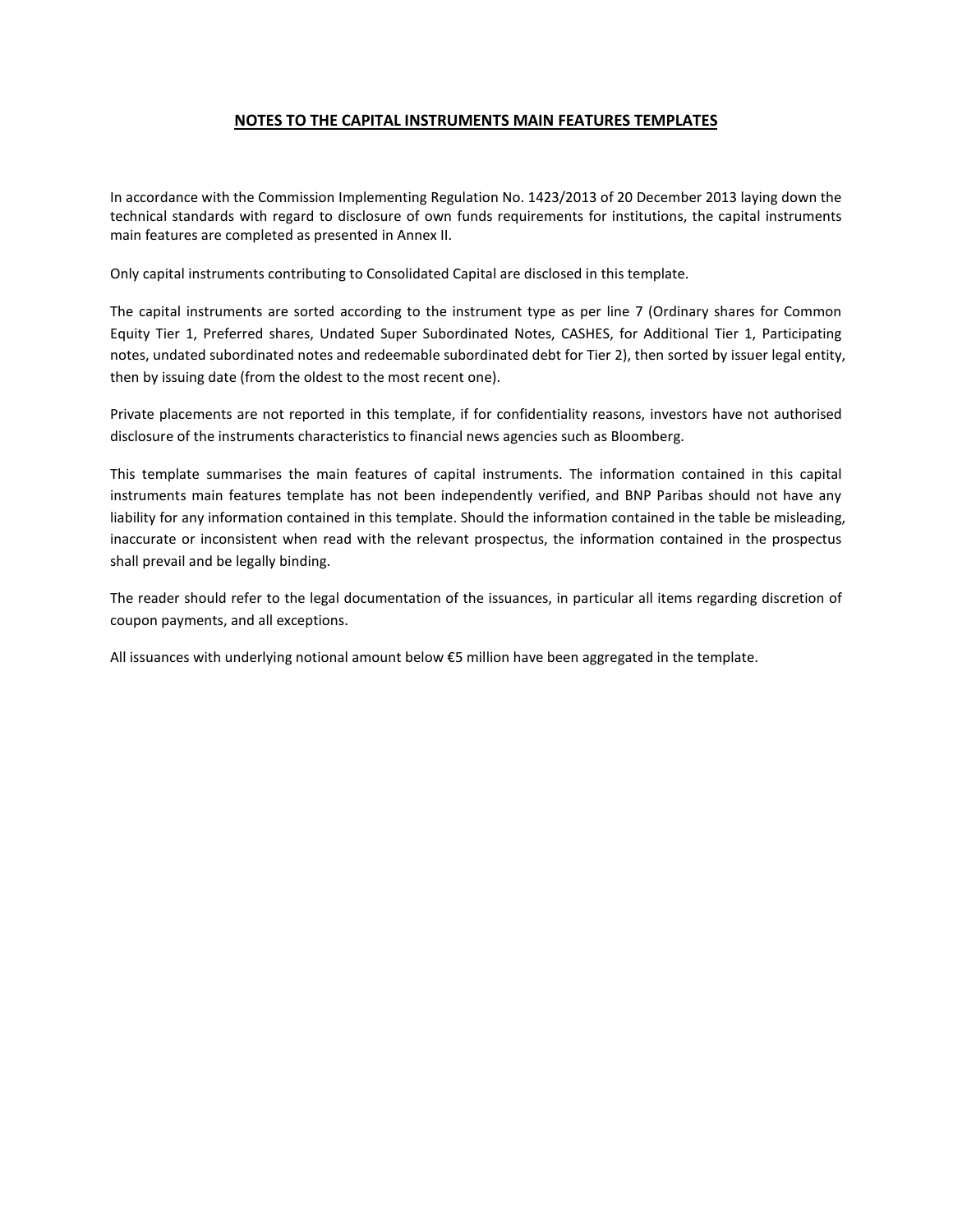## **Details for the use of the table**

| 4  | <b>Transitional CRR rules</b>                  | The previous lines 4bis and 5bis have been aggregated to             |  |  |  |
|----|------------------------------------------------|----------------------------------------------------------------------|--|--|--|
| 5  | <b>Post-transitional CRR rules</b>             | lines 4 and 5, considering the elements introduced by CRR2           |  |  |  |
|    |                                                | additions as integrated as a whole into the CRR;                     |  |  |  |
|    |                                                |                                                                      |  |  |  |
| 8  | Amount recognised in regulatory capital (in    | The reported amount is updated as of most recent                     |  |  |  |
|    | millions of currency, as of last closing date) | reporting date, on a half-year basis.                                |  |  |  |
| 9  | <b>Nominal amount of instrument</b>            | Nominal amount outstanding as of most recent reporting               |  |  |  |
|    |                                                | date The amount may differ from the initial issuance                 |  |  |  |
|    |                                                | amount, due to possible tender or exchange offer.                    |  |  |  |
| 9b | <b>Redemption price</b>                        | Redemption price of the instrument as of the theoretical             |  |  |  |
|    |                                                | redemption date, call date or maturity date for                      |  |  |  |
|    |                                                | redeemable subordinated debt.                                        |  |  |  |
|    |                                                | Not applicable (NA) for perpetual instruments with no                |  |  |  |
|    |                                                | calls.                                                               |  |  |  |
| 10 | <b>Accounting classification</b>               | Detailed classification in the notes to the Consolidated             |  |  |  |
|    |                                                | Financial Statements. The three categories are the                   |  |  |  |
|    |                                                | following:                                                           |  |  |  |
|    |                                                | Shareholders' equity: Issuances recorded in equity                   |  |  |  |
|    |                                                | under "Capital and retained earnings". Interest on the               |  |  |  |
|    |                                                | instruments is treated in the same way as dividends.                 |  |  |  |
|    |                                                |                                                                      |  |  |  |
|    |                                                | Amortised cost: issues of debt securities are initially<br>$\bullet$ |  |  |  |
|    |                                                | recognised at the issue value including transaction                  |  |  |  |
|    |                                                | costs, and are subsequently measured at amortised                    |  |  |  |
|    |                                                | cost using the effective interest method.                            |  |  |  |
|    |                                                | Fair value through profit or loss (fair value option):<br>$\bullet$  |  |  |  |
|    |                                                | financial liabilities designated on initial recognition as           |  |  |  |
|    |                                                | at fair value through profit or loss.                                |  |  |  |
|    |                                                |                                                                      |  |  |  |
|    |                                                | For more details on accounting methods, please refer to              |  |  |  |
|    |                                                | note 1.c. Financial assets and financial liabilities to the          |  |  |  |
|    |                                                | consolidated financial statements.                                   |  |  |  |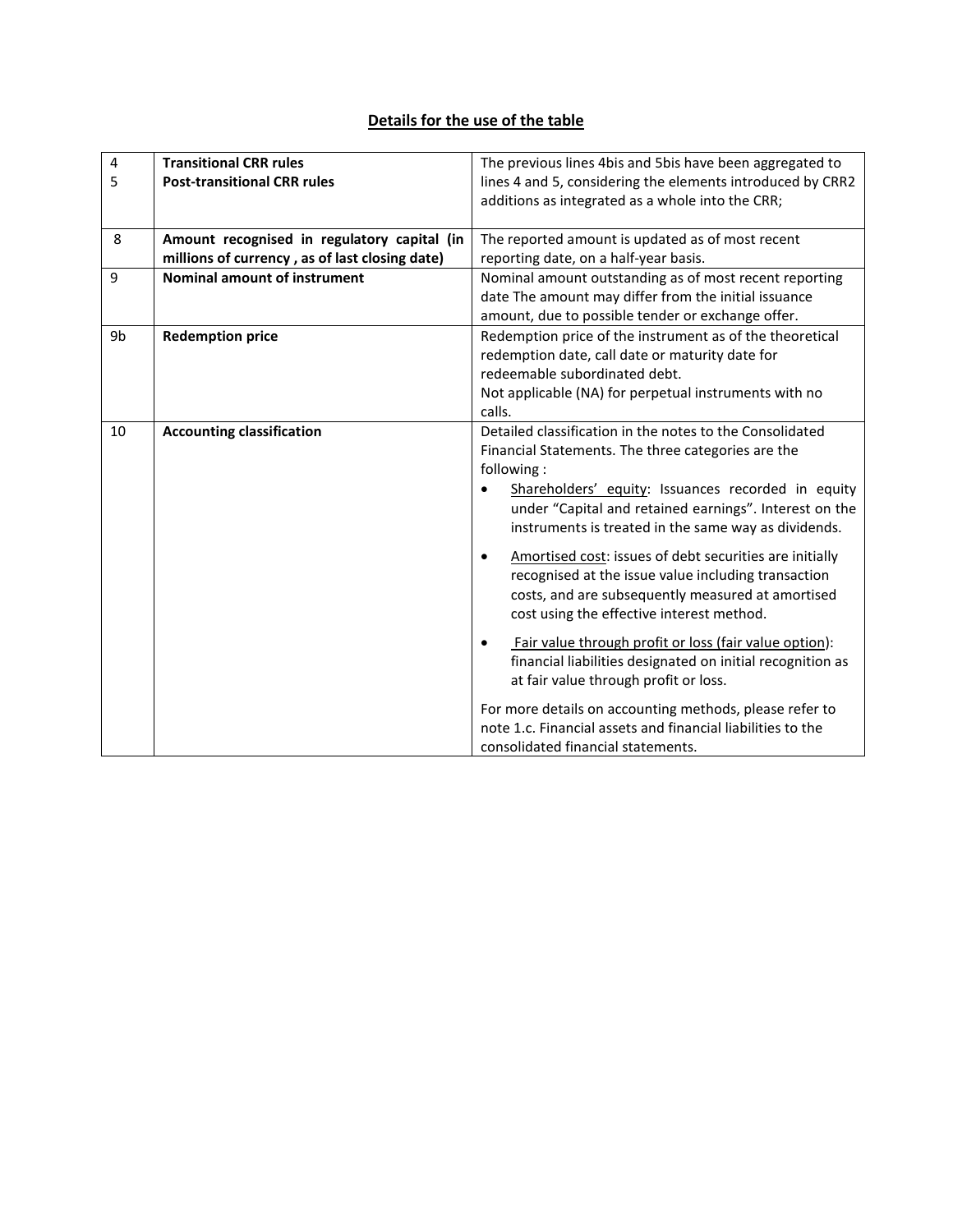| 35 | Position in subordinated hierarchy in<br>liquidation<br>(specify instruments to which it is most<br>immediately subordinated) | For each category of instrument, the instrument<br>immediately senior is mentioned.<br>Common Equity Tier 1 is junior to all Additional Tier 1<br>instruments,<br><b>Additional Tier 1: The Undated Super Subordinated</b><br>$\bullet$<br>Notes and other Additional Tier 1 eligible or not<br>eligible in Basel 3 are junior to participating notes;<br>Participating Notes are junior to subordinated debt;<br>٠<br>Tier 2: The undated subordinated notes as well as the<br>$\bullet$<br>redeemable subordinated debt are junior to less<br>junior debt. |  |  |
|----|-------------------------------------------------------------------------------------------------------------------------------|--------------------------------------------------------------------------------------------------------------------------------------------------------------------------------------------------------------------------------------------------------------------------------------------------------------------------------------------------------------------------------------------------------------------------------------------------------------------------------------------------------------------------------------------------------------|--|--|
| 36 | Non-compliant transitioned features                                                                                           | The first date upon which transitioned features become<br>non-compliant is mentioned herein                                                                                                                                                                                                                                                                                                                                                                                                                                                                  |  |  |
| 37 | If yes, non-compliant features                                                                                                | The main CRR/CRR2 articles used for the determination of<br>non-compliant features, becoming non-compliant with<br>effect from the date mentioned on line 36, are specified<br>herein                                                                                                                                                                                                                                                                                                                                                                        |  |  |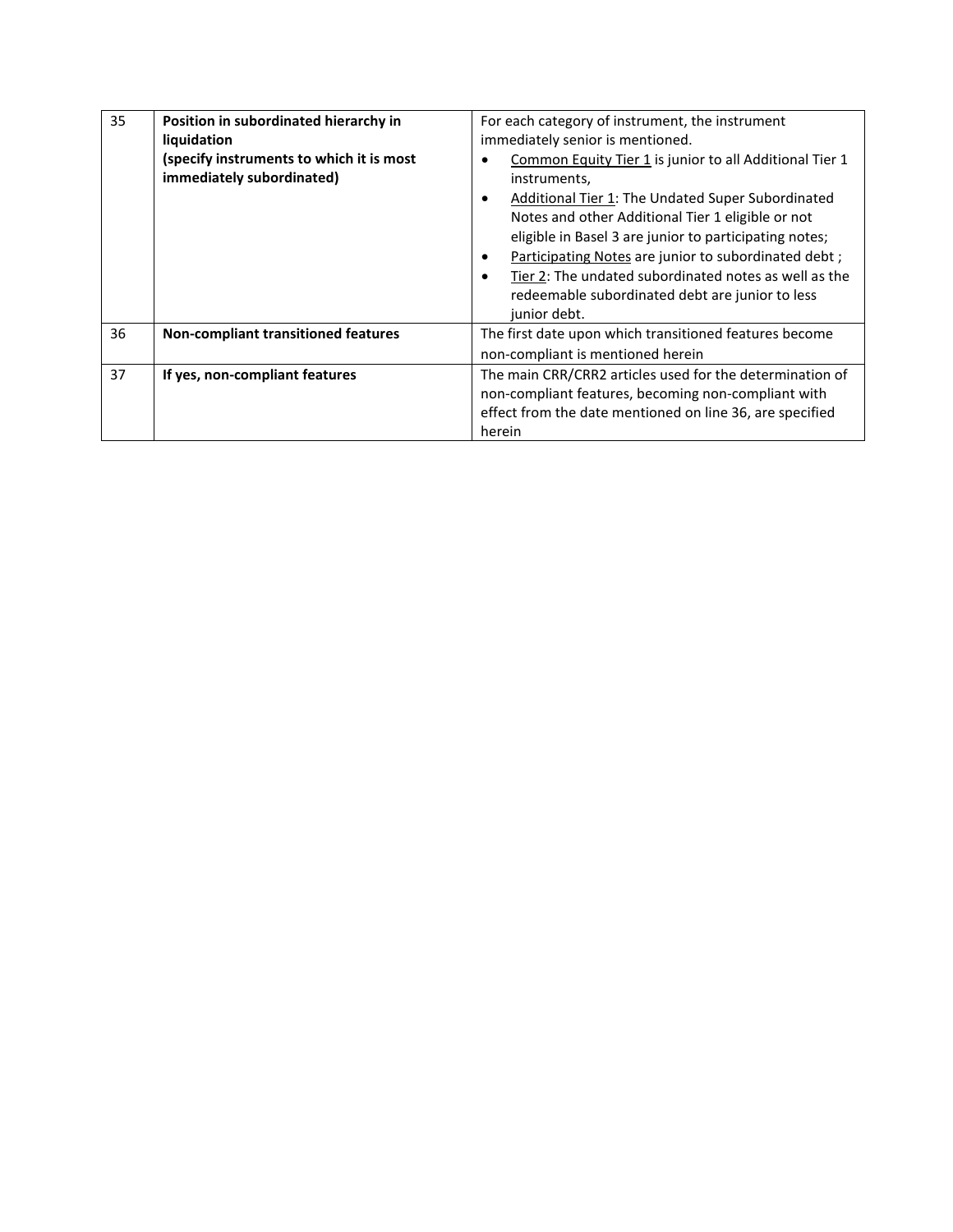|                 | Issuer                                                                                                   | 1<br><b>BNP Paribas SA</b> | 2<br><b>BNP Paribas SA</b>                                                                                                                                                                        | 3<br><b>BNP Paribas SA</b>                                                                                                                                                                        |
|-----------------|----------------------------------------------------------------------------------------------------------|----------------------------|---------------------------------------------------------------------------------------------------------------------------------------------------------------------------------------------------|---------------------------------------------------------------------------------------------------------------------------------------------------------------------------------------------------|
| $\overline{2}$  | <b>ISIN</b>                                                                                              | FR0000131104               | XS1247508903                                                                                                                                                                                      | 144a: US05565AAN37<br>RegS: USF1R15XK367                                                                                                                                                          |
| 3               | Governing law(s) of the instrument                                                                       | French                     | English<br>French (status of the Notes)                                                                                                                                                           | <b>New York State</b><br>French (status of the Notes)                                                                                                                                             |
| 3bis            | Contractual bail-in clause by resolution authorities                                                     |                            | No                                                                                                                                                                                                | Yes                                                                                                                                                                                               |
|                 | <b>Regulatory capital treatment</b>                                                                      |                            |                                                                                                                                                                                                   |                                                                                                                                                                                                   |
| 4               | <b>Transitional CRR rules</b>                                                                            | CET1                       | AT <sub>1</sub>                                                                                                                                                                                   | AT <sub>1</sub>                                                                                                                                                                                   |
| 5               | Post-transitional CRR rules                                                                              | CET1                       | Ineligible from 29 June 2025                                                                                                                                                                      | AT <sub>1</sub>                                                                                                                                                                                   |
| 6               | Eligible at solo/(sub-) consolidated/solo & (sub-)<br>consolidated                                       | Consolidated               | Consolidated                                                                                                                                                                                      | Consolidated                                                                                                                                                                                      |
| 7               | Instrument type (types to be specified for each<br>jurisdiction)                                         | Ordinary share             | - Undated super subordinated<br>notes<br>- CRR Art. 51, 52                                                                                                                                        | - Undated super subordinated<br>notes<br>- CRR Art. 51, 52                                                                                                                                        |
| 8               | Amount recognised in regulatory capital (currency<br>in million, as of most recent reporting date)       | 26 183 M EUR               | <b>750 M EUR</b>                                                                                                                                                                                  | 1 348 M EUR                                                                                                                                                                                       |
| 9               | Nominal value of instrument (in issuance<br>currency)                                                    | 2 500 M EUR                | 750 M EUR                                                                                                                                                                                         | 1 500 M USD                                                                                                                                                                                       |
|                 | Nominal value of instrument (in euros)                                                                   | 2 500 M EUR                | 750 M EUR                                                                                                                                                                                         | 1 348 M EUR                                                                                                                                                                                       |
| 9a              | <b>Issue price</b>                                                                                       | NA                         | 100%                                                                                                                                                                                              | 100%                                                                                                                                                                                              |
|                 |                                                                                                          |                            |                                                                                                                                                                                                   |                                                                                                                                                                                                   |
| 9b              | Redemption price                                                                                         | <b>NA</b>                  | 100%                                                                                                                                                                                              | 100%                                                                                                                                                                                              |
| 10              | Accounting classification                                                                                | Shareholders' equity       | Shareholders' equity                                                                                                                                                                              | Shareholders' equity                                                                                                                                                                              |
| 11              | Original date of issuance                                                                                | NA                         | 17/06/2015                                                                                                                                                                                        | 19/08/2015                                                                                                                                                                                        |
| 12              | Undated or dated                                                                                         | Perpetual                  | Perpetual                                                                                                                                                                                         | Perpetual<br>No maturity                                                                                                                                                                          |
| 13<br>14        | Original maturity date<br>Issuer call subject to prior supervisory approval                              | No maturity<br><b>NA</b>   | No maturity<br>Yes                                                                                                                                                                                | Yes                                                                                                                                                                                               |
|                 |                                                                                                          |                            |                                                                                                                                                                                                   |                                                                                                                                                                                                   |
| 15              | Optional call date, contingent call dates and<br>redemption amount                                       | <b>NA</b>                  | Call option on 17/06/2022 +<br>Tax call + Capital event call at<br>par                                                                                                                            | Call option on 19/08/2025 +<br>Tax call + Capital event call at<br>par                                                                                                                            |
| 16              | Subsequent call dates, if applicable                                                                     | <b>NA</b>                  | For each interest rate payment For each interest rate payment<br>date                                                                                                                             | date                                                                                                                                                                                              |
| 17              | Dividends/coupons<br>Fixed or floating dividend/coupon                                                   | Floating                   | Fixed (resettable)                                                                                                                                                                                | Fixed (resettable)                                                                                                                                                                                |
|                 |                                                                                                          |                            |                                                                                                                                                                                                   |                                                                                                                                                                                                   |
| 18              | Coupon rate and any related index                                                                        | <b>NA</b>                  | 6.125% and then after each<br>reset date: MS+5.23%                                                                                                                                                | 7.375% and then after each<br>reset date: MS+5.15%                                                                                                                                                |
|                 |                                                                                                          |                            |                                                                                                                                                                                                   |                                                                                                                                                                                                   |
| 19              | Existence of a dividend stopper                                                                          | <b>NA</b>                  | No                                                                                                                                                                                                | No                                                                                                                                                                                                |
| 20a             | Fully discretionary, partially discretionary or<br>mandatory (in terms of timing)                        | <b>Fully discretionary</b> | <b>Fully discretionary</b>                                                                                                                                                                        | <b>Fully discretionary</b>                                                                                                                                                                        |
| 20 <sub>b</sub> | Fully discretionary, partially discretionary or<br>mandatory (in terms of amount)                        | Fully discretionary        | Fully discretionary                                                                                                                                                                               | Fully discretionary                                                                                                                                                                               |
|                 |                                                                                                          | <b>NA</b>                  | <b>No</b>                                                                                                                                                                                         | <b>No</b>                                                                                                                                                                                         |
| 21              | Existence of step-up or other incentive to redeem                                                        |                            |                                                                                                                                                                                                   |                                                                                                                                                                                                   |
| 22              | Cumulative or non-cumulative                                                                             | <b>NA</b>                  | Non-cumulative                                                                                                                                                                                    | Non-cumulative                                                                                                                                                                                    |
| 23<br>24        | Convertible or non-convertible<br>If convertible, conversion trigger(s)                                  | <b>NA</b><br>NA            | Non-convertible<br><b>NA</b>                                                                                                                                                                      | Non-convertible<br>NA                                                                                                                                                                             |
| 25              | If convertible, fully or partially                                                                       | <b>NA</b>                  | <b>NA</b>                                                                                                                                                                                         | <b>NA</b>                                                                                                                                                                                         |
| 26              | If convertible, conversion rate                                                                          | <b>NA</b>                  | <b>NA</b>                                                                                                                                                                                         | <b>NA</b>                                                                                                                                                                                         |
| 27              | If convertible, mandatory or optional conversion                                                         | <b>NA</b>                  | <b>NA</b>                                                                                                                                                                                         | <b>NA</b>                                                                                                                                                                                         |
| 28              | If convertible, instrument type convertible into                                                         | <b>NA</b>                  | <b>NA</b>                                                                                                                                                                                         | <b>NA</b>                                                                                                                                                                                         |
| 29              | If convertible, issuer of instrument it converts to                                                      | <b>NA</b>                  | <b>NA</b>                                                                                                                                                                                         | <b>NA</b>                                                                                                                                                                                         |
| 30<br>31        | Write-down features<br>If write-down, write-down trigger(s)                                              | <b>NA</b><br><b>NA</b>     | Yes<br>Group Common Equity Tier 1<br>ratio below 5.125%                                                                                                                                           | Yes<br>Group Common Equity Tier 1<br>ratio below 5.125%                                                                                                                                           |
|                 |                                                                                                          |                            |                                                                                                                                                                                                   |                                                                                                                                                                                                   |
| 32<br>33        | If write-down, full or partial<br>If write-down, permanent or temporary                                  | <b>NA</b><br><b>NA</b>     | Fully or Partially<br>Temporary                                                                                                                                                                   | Fully or Partially<br>Temporary                                                                                                                                                                   |
| 34              | If temporary write-down, description of write-up<br>mechanism                                            | <b>NA</b>                  | Possible reinstatement for<br>some or all of the principal of<br>the Notes in the event of<br>positive Consolidated Net<br>Income and within the limit of<br>the Maximum Distributable<br>Amount. | Possible reinstatement for<br>some or all of the principal of<br>the Notes in the event of<br>positive Consolidated Net<br>Income and within the limit of<br>the Maximum Distributable<br>Amount. |
| 35              | Position in subordination hierarchy in liquidation<br>(instrument type immediately senior to instrument) | <b>Additional Tier 1</b>   | Participating notes                                                                                                                                                                               | Participating notes                                                                                                                                                                               |
| 36              | No-compliant transitioned features                                                                       | No                         | No until 28 June 2025. Yes<br>after this date.                                                                                                                                                    | No                                                                                                                                                                                                |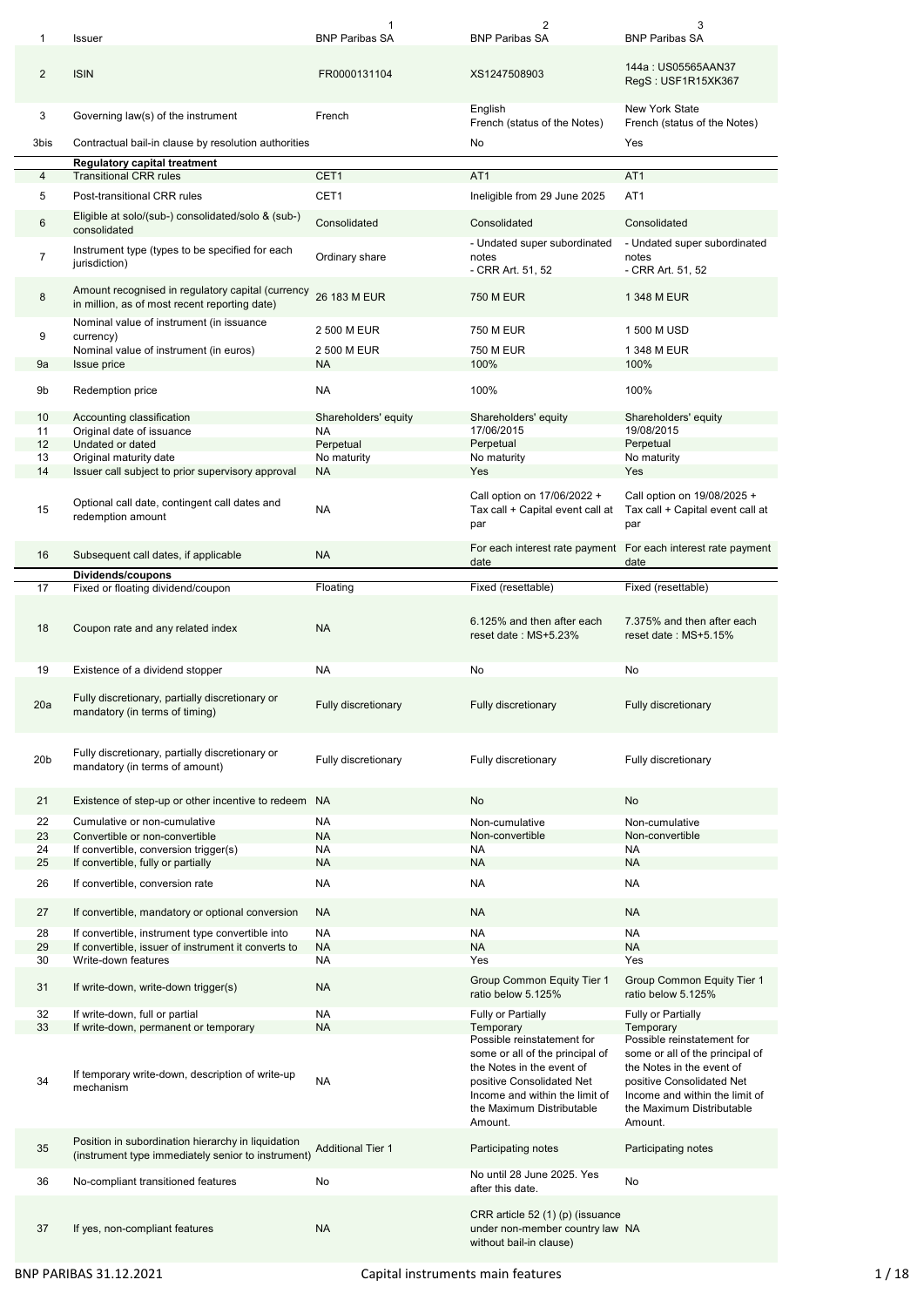| 1               | <b>Issuer</b>                                                                                            | 4<br><b>BNP Paribas SA</b>                                                                                                                                                                        | 5<br><b>BNP Paribas SA</b>                                                                                                                                                                        | 6<br><b>BNP Paribas SA</b>                                                                                                                                                                        |
|-----------------|----------------------------------------------------------------------------------------------------------|---------------------------------------------------------------------------------------------------------------------------------------------------------------------------------------------------|---------------------------------------------------------------------------------------------------------------------------------------------------------------------------------------------------|---------------------------------------------------------------------------------------------------------------------------------------------------------------------------------------------------|
| 2               | <b>ISIN</b>                                                                                              | 144a: US05565ACA97<br>RegS: USF1R15XK698                                                                                                                                                          | 144a: US05565ADW09<br>RegS: USF1R15XK771                                                                                                                                                          | 144a: US05565AGF49<br>RegS: USF1R15XK854                                                                                                                                                          |
| 3               | Governing law(s) of the instrument                                                                       | <b>New York State</b><br>French (status of the Notes)                                                                                                                                             | <b>New York State</b><br>French (status of the Notes)                                                                                                                                             | <b>New York State</b><br>French (status of the Notes)                                                                                                                                             |
| 3bis            | Contractual bail-in clause by resolution authorities Yes                                                 |                                                                                                                                                                                                   | Yes                                                                                                                                                                                               | Yes                                                                                                                                                                                               |
|                 | <b>Regulatory capital treatment</b>                                                                      | AT <sub>1</sub>                                                                                                                                                                                   | AT <sub>1</sub>                                                                                                                                                                                   | AT <sub>1</sub>                                                                                                                                                                                   |
| 4               | <b>Transitional CRR rules</b>                                                                            |                                                                                                                                                                                                   |                                                                                                                                                                                                   |                                                                                                                                                                                                   |
| 5               | Post-transitional CRR rules                                                                              | AT <sub>1</sub>                                                                                                                                                                                   | AT <sub>1</sub>                                                                                                                                                                                   | AT <sub>1</sub>                                                                                                                                                                                   |
| 6               | Eligible at solo/(sub-) consolidated/solo & (sub-)<br>consolidated                                       | Consolidated                                                                                                                                                                                      | Consolidated                                                                                                                                                                                      | Consolidated                                                                                                                                                                                      |
| 7               | Instrument type (types to be specified for each<br>jurisdiction)                                         | - Undated super subordinated<br>notes<br>- CRR Art. 51, 52                                                                                                                                        | - Undated super subordinated<br>notes<br>- CRR Art. 51, 52                                                                                                                                        | - Undated super subordinated<br>notes<br>- CRR Art. 51, 52                                                                                                                                        |
| 8               | Amount recognised in regulatory capital (currency<br>in million, as of most recent reporting date)       | <b>710 M EUR</b>                                                                                                                                                                                  | 636 M EUR                                                                                                                                                                                         | 660 M EUR                                                                                                                                                                                         |
| 9               | Nominal value of instrument (in issuance<br>currency)                                                    | <b>750 M USD</b>                                                                                                                                                                                  | <b>750 M USD</b>                                                                                                                                                                                  | 750 M USD                                                                                                                                                                                         |
|                 | Nominal value of instrument (in euros)                                                                   | 710 M EUR                                                                                                                                                                                         | 636 M EUR                                                                                                                                                                                         | 660 M EUR                                                                                                                                                                                         |
| 9a              | Issue price                                                                                              | 100%                                                                                                                                                                                              | 100%                                                                                                                                                                                              | 100%                                                                                                                                                                                              |
| 9b              | Redemption price                                                                                         | 100%                                                                                                                                                                                              | 100%                                                                                                                                                                                              | 100%                                                                                                                                                                                              |
| 10              | Accounting classification                                                                                | Shareholders' equity                                                                                                                                                                              | Shareholders' equity                                                                                                                                                                              | Shareholders' equity                                                                                                                                                                              |
| 11<br>12        | Original date of issuance<br>Undated or dated                                                            | 14/12/2016                                                                                                                                                                                        | 15/11/2017                                                                                                                                                                                        | 16/08/2018                                                                                                                                                                                        |
| 13              | Original maturity date                                                                                   | Perpetual<br>No maturity                                                                                                                                                                          | Perpetual<br>No maturity                                                                                                                                                                          | Perpetual<br>No maturity                                                                                                                                                                          |
| 14              | Issuer call subject to prior supervisory approval                                                        | Yes                                                                                                                                                                                               | Yes                                                                                                                                                                                               | Yes                                                                                                                                                                                               |
| 15              | Optional call date, contingent call dates and<br>redemption amount                                       | Call option on 14/03/2022 +<br>Tax call + Capital event call at<br>par                                                                                                                            | Call option on 15/11/2027 +<br>Tax call + Capital event call at<br>par                                                                                                                            | Call option on 16/08/2028 +<br>Tax call + Capital event call at<br>par                                                                                                                            |
| 16              | Subsequent call dates, if applicable                                                                     |                                                                                                                                                                                                   | Every 5 years after the first call Every 5 years after the first call Every 5 years after the first call                                                                                          |                                                                                                                                                                                                   |
|                 | Dividends/coupons                                                                                        |                                                                                                                                                                                                   |                                                                                                                                                                                                   |                                                                                                                                                                                                   |
| 17              | Fixed or floating dividend/coupon                                                                        | Fixed (resettable)                                                                                                                                                                                | Fixed (resettable)                                                                                                                                                                                | Fixed (resettable)                                                                                                                                                                                |
| 18              | Coupon rate and any related index                                                                        | 6.750% and then after each<br>reset date:<br>MS + 4.916%                                                                                                                                          | 5.125% and then after each<br>reset date:<br>MS + 2.838%                                                                                                                                          | 7.00% and then after each<br>reset date:<br>USD 5-years mid-swap +3.98%                                                                                                                           |
| 19              | Existence of a dividend stopper                                                                          | No, Alignment event clause                                                                                                                                                                        | No, Alignment event clause                                                                                                                                                                        | No, Alignment event clause                                                                                                                                                                        |
| 20a             | Fully discretionary, partially discretionary or<br>mandatory (in terms of timing)                        | <b>Fully discretionary</b>                                                                                                                                                                        | <b>Fully discretionary</b>                                                                                                                                                                        | <b>Fully discretionary</b>                                                                                                                                                                        |
| 20 <sub>b</sub> | Fully discretionary, partially discretionary or<br>mandatory (in terms of amount)                        | Fully discretionary                                                                                                                                                                               | Fully discretionary                                                                                                                                                                               | Fully discretionary                                                                                                                                                                               |
| 21              | Existence of step-up or other incentive to redeem No                                                     |                                                                                                                                                                                                   | No                                                                                                                                                                                                | No                                                                                                                                                                                                |
| 22              | Cumulative or non-cumulative                                                                             | Non-cumulative                                                                                                                                                                                    | Non-cumulative                                                                                                                                                                                    | Non-cumulative                                                                                                                                                                                    |
| 23              | Convertible or non-convertible                                                                           | Non-convertible                                                                                                                                                                                   | Non-convertible                                                                                                                                                                                   | Non-convertible                                                                                                                                                                                   |
| 24              | If convertible, conversion trigger(s)                                                                    | NA                                                                                                                                                                                                | NA                                                                                                                                                                                                | <b>NA</b>                                                                                                                                                                                         |
| 25              | If convertible, fully or partially                                                                       | <b>NA</b>                                                                                                                                                                                         | <b>NA</b>                                                                                                                                                                                         | <b>NA</b>                                                                                                                                                                                         |
| 26              | If convertible, conversion rate                                                                          | NA                                                                                                                                                                                                | <b>NA</b>                                                                                                                                                                                         | <b>NA</b>                                                                                                                                                                                         |
| 27              | If convertible, mandatory or optional conversion                                                         | NA.                                                                                                                                                                                               | NA.                                                                                                                                                                                               | <b>NA</b>                                                                                                                                                                                         |
| 28              | If convertible, instrument type convertible into                                                         | <b>NA</b>                                                                                                                                                                                         | NA                                                                                                                                                                                                | <b>NA</b>                                                                                                                                                                                         |
| 29              | If convertible, issuer of instrument it converts to                                                      | <b>NA</b>                                                                                                                                                                                         | <b>NA</b>                                                                                                                                                                                         | <b>NA</b>                                                                                                                                                                                         |
| 30              | Write-down features                                                                                      | Yes<br>Group Common Equity Tier 1                                                                                                                                                                 | Yes<br>Group Common Equity Tier 1                                                                                                                                                                 | Yes<br>Group Common Equity Tier 1                                                                                                                                                                 |
| 31              | If write-down, write-down trigger(s)                                                                     | ratio below 5.125%                                                                                                                                                                                | ratio below 5.125%                                                                                                                                                                                | ratio below 5.125%                                                                                                                                                                                |
| 32<br>33        | If write-down, full or partial<br>If write-down, permanent or temporary                                  | Fully or Partially<br>Temporary                                                                                                                                                                   | Fully or Partially<br>Temporary                                                                                                                                                                   | Fully or Partially<br>Temporary                                                                                                                                                                   |
| 34              | If temporary write-down, description of write-up<br>mechanism                                            | Possible reinstatement for<br>some or all of the principal of<br>the Notes in the event of<br>positive Consolidated Net<br>Income and within the limit of<br>the Maximum Distributable<br>Amount. | Possible reinstatement for<br>some or all of the principal of<br>the Notes in the event of<br>positive Consolidated Net<br>Income and within the limit of<br>the Maximum Distributable<br>Amount. | Possible reinstatement for<br>some or all of the principal of<br>the Notes in the event of<br>positive Consolidated Net<br>Income and within the limit of<br>the Maximum Distributable<br>Amount. |
| 35              | Position in subordination hierarchy in liquidation<br>(instrument type immediately senior to instrument) | Participating notes                                                                                                                                                                               | Participating notes                                                                                                                                                                               | Participating notes                                                                                                                                                                               |
| 36              | No-compliant transitioned features                                                                       | No                                                                                                                                                                                                | No                                                                                                                                                                                                | No                                                                                                                                                                                                |
|                 |                                                                                                          |                                                                                                                                                                                                   |                                                                                                                                                                                                   |                                                                                                                                                                                                   |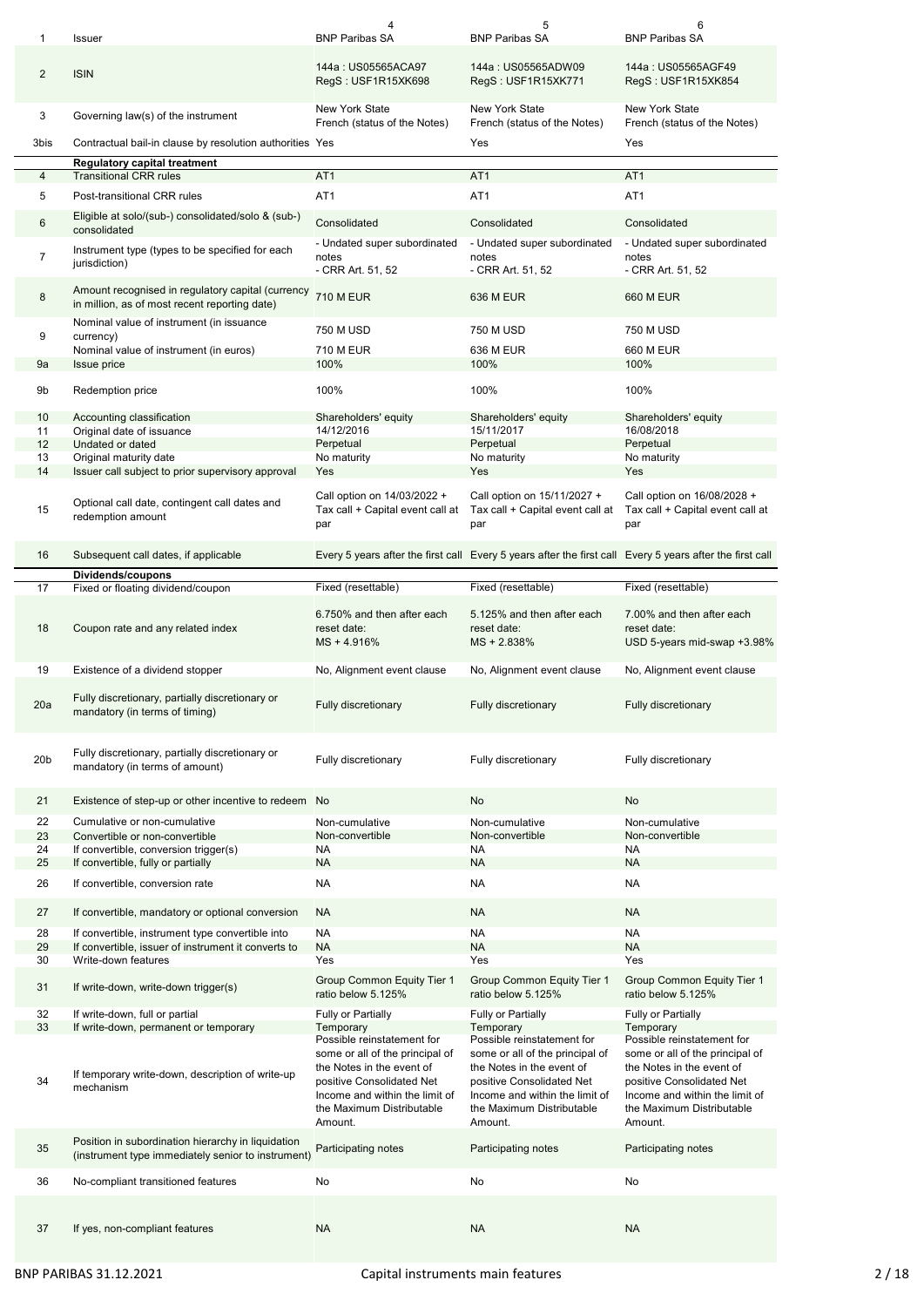| 1               | Issuer                                                                                                   | 7<br><b>BNP Paribas SA</b>                                                                                                                                                                                     | 8<br><b>BNP Paribas SA</b>                                                                                                                                                                                     | 9<br><b>BNP Paribas SA</b>                                                                                                                                                                                     |
|-----------------|----------------------------------------------------------------------------------------------------------|----------------------------------------------------------------------------------------------------------------------------------------------------------------------------------------------------------------|----------------------------------------------------------------------------------------------------------------------------------------------------------------------------------------------------------------|----------------------------------------------------------------------------------------------------------------------------------------------------------------------------------------------------------------|
| $\overline{2}$  | <b>ISIN</b>                                                                                              | 144a: US05565AHN63<br>RegS: USF1R15XK938                                                                                                                                                                       | FR0013433257                                                                                                                                                                                                   | 144a: US05565ALQ49<br>RegS: USF1R15XKL274                                                                                                                                                                      |
| 3               | Governing law(s) of the instrument                                                                       | <b>New York State</b><br>French (status of the Notes)                                                                                                                                                          | French                                                                                                                                                                                                         | New York State<br>French (status of the Notes)                                                                                                                                                                 |
| 3bis            | Contractual bail-in clause by resolution authorities Yes                                                 |                                                                                                                                                                                                                | N/A - EU regulation - FR                                                                                                                                                                                       | Yes                                                                                                                                                                                                            |
|                 | <b>Regulatory capital treatment</b>                                                                      |                                                                                                                                                                                                                |                                                                                                                                                                                                                |                                                                                                                                                                                                                |
| 4               | <b>Transitional CRR rules</b>                                                                            | AT <sub>1</sub>                                                                                                                                                                                                | AT <sub>1</sub>                                                                                                                                                                                                | AT <sub>1</sub>                                                                                                                                                                                                |
| 5               | Post-transitional CRR rules                                                                              | AT <sub>1</sub>                                                                                                                                                                                                | AT <sub>1</sub>                                                                                                                                                                                                | AT <sub>1</sub>                                                                                                                                                                                                |
| 6               | Eligible at solo/(sub-) consolidated/solo & (sub-)<br>consolidated                                       | Consolidated                                                                                                                                                                                                   | Consolidated                                                                                                                                                                                                   | Consolidated                                                                                                                                                                                                   |
| $\overline{7}$  | Instrument type (types to be specified for each<br>jurisdiction)                                         | - Undated super subordinated<br>notes<br>- CRR Art. 51, 52                                                                                                                                                     | - Undated super subordinated<br>notes<br>- CRR Art. 51, 52                                                                                                                                                     | - Undated super subordinated<br>notes<br>- CRR Art. 51, 52                                                                                                                                                     |
| 8               | Amount recognised in regulatory capital (currency<br>in million, as of most recent reporting date)       | 1 326 M EUR                                                                                                                                                                                                    | <b>186 M EUR</b>                                                                                                                                                                                               | 1 609 M EUR                                                                                                                                                                                                    |
| 9               | Nominal value of instrument (in issuance<br>currency)                                                    | 1 500 M USD                                                                                                                                                                                                    | 300 M AUD                                                                                                                                                                                                      | 1750 M USD                                                                                                                                                                                                     |
|                 | Nominal value of instrument (in euros)                                                                   | 1 326 M EUR                                                                                                                                                                                                    | <b>186 M EUR</b>                                                                                                                                                                                               | 1 609 M EUR                                                                                                                                                                                                    |
| 9a              | <b>Issue price</b>                                                                                       | 100%                                                                                                                                                                                                           | 100%                                                                                                                                                                                                           | 100%                                                                                                                                                                                                           |
| 9b              | Redemption price                                                                                         | 100%                                                                                                                                                                                                           | 100%                                                                                                                                                                                                           | 100%                                                                                                                                                                                                           |
| 10              | Accounting classification                                                                                | Shareholders' equity                                                                                                                                                                                           | Shareholders' equity                                                                                                                                                                                           | Shareholders' equity                                                                                                                                                                                           |
| 11              | Original date of issuance                                                                                | 25/03/2019                                                                                                                                                                                                     | 10/07/2019                                                                                                                                                                                                     | 25/02/2020                                                                                                                                                                                                     |
| 12<br>13        | Undated or dated<br>Original maturity date                                                               | Perpetual<br>No maturity                                                                                                                                                                                       | Perpetual<br>No maturity                                                                                                                                                                                       | Perpetual<br>No maturity                                                                                                                                                                                       |
| 14              | Issuer call subject to prior supervisory approval                                                        | Yes                                                                                                                                                                                                            | Yes                                                                                                                                                                                                            | Yes                                                                                                                                                                                                            |
| 15              | Optional call date, contingent call dates and<br>redemption amount                                       | Call option on 25/03/2024 +<br>Tax call + Capital event call at<br>par                                                                                                                                         | Call option on 10/01/2025 +<br>Tax call + Capital event call at<br>par                                                                                                                                         | Call option on 25/02/2030 +<br>Tax call + Capital event call at<br>par                                                                                                                                         |
| 16              | Subsequent call dates, if applicable                                                                     |                                                                                                                                                                                                                | Every 5 years after the first call Every 5 years after the first call Every 5 years after the first call                                                                                                       |                                                                                                                                                                                                                |
|                 | Dividends/coupons                                                                                        |                                                                                                                                                                                                                |                                                                                                                                                                                                                |                                                                                                                                                                                                                |
| 17              | Fixed or floating dividend/coupon                                                                        | Fixed (resettable)                                                                                                                                                                                             | Fixed (resettable)                                                                                                                                                                                             | Fixed (resettable)                                                                                                                                                                                             |
| 18              | Coupon rate and any related index                                                                        | 6.625% and then after each<br>reset date:<br>USD 5-years mid-swap<br>+4.149%                                                                                                                                   | 4.5% and then after each reset<br>date:<br>AUD 5-years mid-swap<br>+3.372%                                                                                                                                     | 4.5% and then after each reset<br>date:<br>CMT rate +2.944%                                                                                                                                                    |
| 19              | Existence of a dividend stopper                                                                          | No, Alignment event clause                                                                                                                                                                                     | No, Alignment event clause                                                                                                                                                                                     | No, Alignment event clause                                                                                                                                                                                     |
|                 |                                                                                                          |                                                                                                                                                                                                                |                                                                                                                                                                                                                |                                                                                                                                                                                                                |
| 20a             | Fully discretionary, partially discretionary or<br>mandatory (in terms of timing)                        | <b>Fully discretionary</b>                                                                                                                                                                                     | <b>Fully discretionary</b>                                                                                                                                                                                     | <b>Fully discretionary</b>                                                                                                                                                                                     |
| 20 <sub>b</sub> | Fully discretionary, partially discretionary or<br>mandatory (in terms of amount)                        | Fully discretionary                                                                                                                                                                                            | Fully discretionary                                                                                                                                                                                            | Fully discretionary                                                                                                                                                                                            |
| 21              | Existence of step-up or other incentive to redeem No                                                     |                                                                                                                                                                                                                | No                                                                                                                                                                                                             | No                                                                                                                                                                                                             |
| 22              | Cumulative or non-cumulative                                                                             | Non-cumulative                                                                                                                                                                                                 |                                                                                                                                                                                                                |                                                                                                                                                                                                                |
| 23              | Convertible or non-convertible                                                                           | Non-convertible                                                                                                                                                                                                | Non-cumulative<br>Non-convertible                                                                                                                                                                              | Non-cumulative<br>Non-convertible                                                                                                                                                                              |
| 24              | If convertible, conversion trigger(s)                                                                    | ΝA                                                                                                                                                                                                             | <b>NA</b>                                                                                                                                                                                                      | <b>NA</b>                                                                                                                                                                                                      |
| 25              | If convertible, fully or partially                                                                       | <b>NA</b>                                                                                                                                                                                                      | <b>NA</b>                                                                                                                                                                                                      | <b>NA</b>                                                                                                                                                                                                      |
| 26              | If convertible, conversion rate                                                                          | NA                                                                                                                                                                                                             | <b>NA</b>                                                                                                                                                                                                      | <b>NA</b>                                                                                                                                                                                                      |
| 27              | If convertible, mandatory or optional conversion                                                         | <b>NA</b>                                                                                                                                                                                                      | <b>NA</b>                                                                                                                                                                                                      | <b>NA</b>                                                                                                                                                                                                      |
| 28              | If convertible, instrument type convertible into                                                         | <b>NA</b>                                                                                                                                                                                                      | <b>NA</b>                                                                                                                                                                                                      | <b>NA</b>                                                                                                                                                                                                      |
| 29              | If convertible, issuer of instrument it converts to                                                      | <b>NA</b>                                                                                                                                                                                                      | <b>NA</b>                                                                                                                                                                                                      | <b>NA</b>                                                                                                                                                                                                      |
| 30<br>31        | Write-down features<br>If write-down, write-down trigger(s)                                              | Yes<br>Group Common Equity Tier 1                                                                                                                                                                              | Yes<br>Group Common Equity Tier 1                                                                                                                                                                              | Yes<br>Group Common Equity Tier 1                                                                                                                                                                              |
|                 |                                                                                                          | ratio below 5.125%                                                                                                                                                                                             | ratio below 5.125%                                                                                                                                                                                             | ratio below 5.125%                                                                                                                                                                                             |
| 32              | If write-down, full or partial                                                                           | Fully or Partially                                                                                                                                                                                             | Fully or Partially                                                                                                                                                                                             | Fully or Partially                                                                                                                                                                                             |
| 33<br>34        | If write-down, permanent or temporary<br>If temporary write-down, description of write-up<br>mechanism   | Temporary<br>Possible reinstatement for<br>some or all of the principal of<br>the Notes in the event of<br>positive Consolidated Net<br>Income and within the limit of<br>the Maximum Distributable<br>Amount. | Temporary<br>Possible reinstatement for<br>some or all of the principal of<br>the Notes in the event of<br>positive Consolidated Net<br>Income and within the limit of<br>the Maximum Distributable<br>Amount. | Temporary<br>Possible reinstatement for<br>some or all of the principal of<br>the Notes in the event of<br>positive Consolidated Net<br>Income and within the limit of<br>the Maximum Distributable<br>Amount. |
| 35              | Position in subordination hierarchy in liquidation<br>(instrument type immediately senior to instrument) | Participating notes                                                                                                                                                                                            | Participating notes                                                                                                                                                                                            | Participating notes                                                                                                                                                                                            |
| 36              | No-compliant transitioned features                                                                       | No                                                                                                                                                                                                             | No                                                                                                                                                                                                             | No                                                                                                                                                                                                             |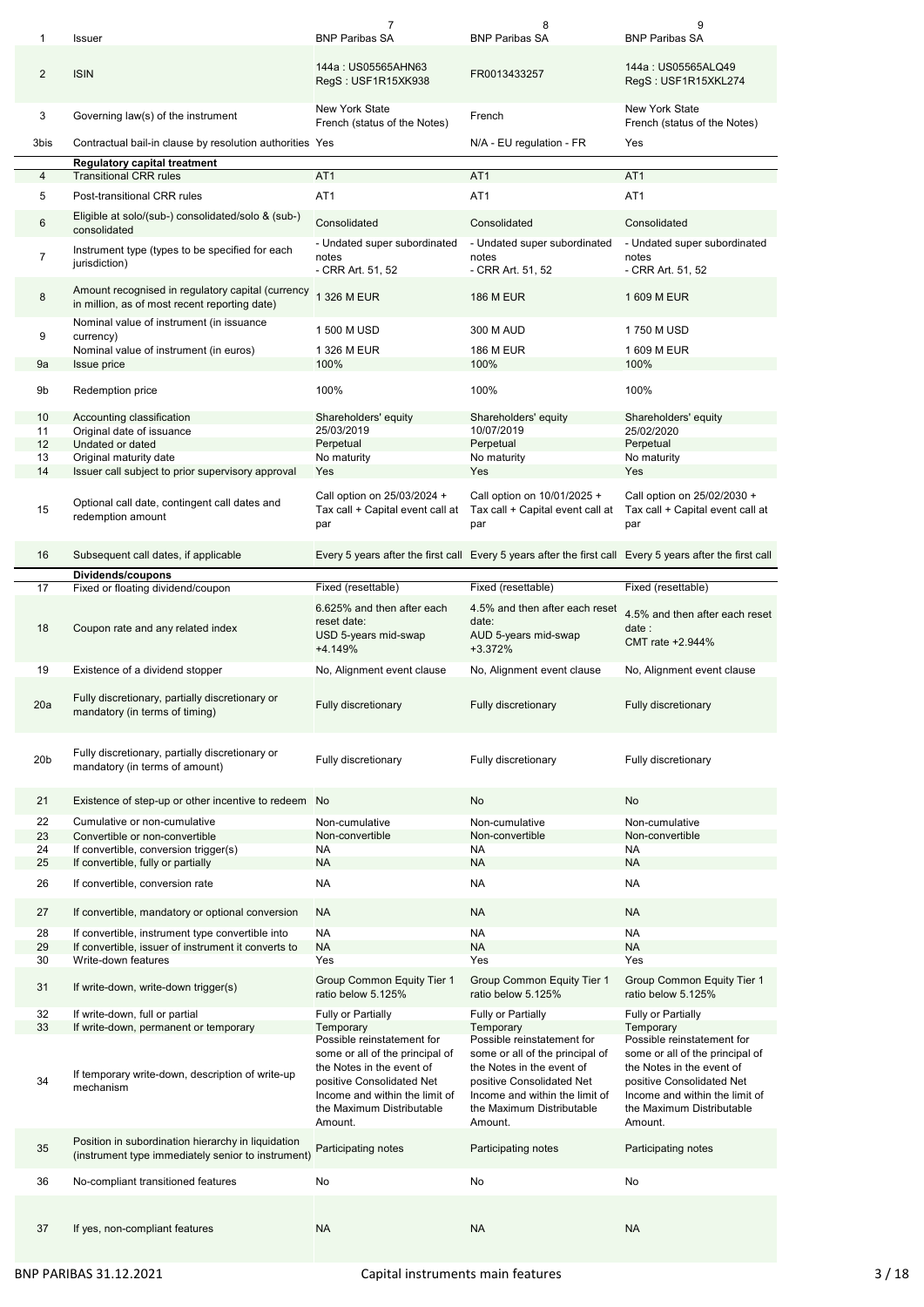| 1               | Issuer                                                                                                   | 10<br><b>BNP Paribas SA</b>                                                                                                                                   | 11<br><b>BNP Paribas Fortis</b>                   | 12<br><b>BNP Paribas SA</b>                                                                                            |
|-----------------|----------------------------------------------------------------------------------------------------------|---------------------------------------------------------------------------------------------------------------------------------------------------------------|---------------------------------------------------|------------------------------------------------------------------------------------------------------------------------|
|                 |                                                                                                          |                                                                                                                                                               |                                                   |                                                                                                                        |
| $\overline{2}$  | <b>ISIN</b>                                                                                              | 144a: US05565ASK06<br>RegS: USF1R15XL357                                                                                                                      | BE0933899800                                      | FR0000047664                                                                                                           |
| 3               | Governing law(s) of the instrument                                                                       | <b>New York State</b><br>French (status of the Notes)                                                                                                         | New York state                                    | French                                                                                                                 |
| 3bis            | Contractual bail-in clause by resolution authorities Yes                                                 |                                                                                                                                                               | No                                                | N/A - EU regulation - FR                                                                                               |
| 4               | <b>Regulatory capital treatment</b><br><b>Transitional CRR rules</b>                                     | AT <sub>1</sub>                                                                                                                                               | AT <sub>1</sub>                                   | T <sub>2</sub>                                                                                                         |
| 5               | Post-transitional CRR rules                                                                              | AT <sub>1</sub>                                                                                                                                               | Ineligible from 1 January 2022 T2                 |                                                                                                                        |
|                 | Eligible at solo/(sub-) consolidated/solo & (sub-)                                                       |                                                                                                                                                               |                                                   |                                                                                                                        |
| 6               | consolidated                                                                                             | Consolidated<br>- Undated super subordinated                                                                                                                  | Solo/ Consolidated                                | Consolidated                                                                                                           |
| 7               | Instrument type (types to be specified for each<br>jurisdiction)                                         | notes<br>- CRR Art. 51, 52                                                                                                                                    | - CASHES <sup>(1)</sup><br>- CRR Art. 484         | - Participating notes<br>- CRR Art. 62, 63                                                                             |
| 8               | Amount recognised in regulatory capital (currency<br>in million, as of most recent reporting date)       | 1 013 M EUR                                                                                                                                                   | <b>205 M EUR</b>                                  | 27 M EUR                                                                                                               |
| 9               | Nominal value of instrument (in issuance<br>currency)                                                    | 1 250 M USD                                                                                                                                                   | 948 M EUR                                         | <b>27 M EUR</b>                                                                                                        |
|                 | Nominal value of instrument (in euros)                                                                   | 1 026 M EUR                                                                                                                                                   | 948 M EUR                                         | 27 M EUR                                                                                                               |
| 9a              | Issue price                                                                                              | 100%                                                                                                                                                          | 100%                                              | 100%                                                                                                                   |
| 9b              | Redemption price                                                                                         | 100,00%                                                                                                                                                       | <b>NA</b>                                         | According to the conditions<br>detailed in the law of January<br>3rd, 1983                                             |
| 10              | Accounting classification                                                                                | Shareholders' equity                                                                                                                                          | Fair value option                                 | Amortised cost                                                                                                         |
| 11<br>12        | Original date of issuance<br>Undated or dated                                                            | 25/02/2021                                                                                                                                                    | 19/12/2007<br>Perpetual                           | 30/07/1984<br>Perpetual                                                                                                |
| 13              | Original maturity date                                                                                   | Perpetual<br>Sans échéance                                                                                                                                    | No maturity                                       | No maturity                                                                                                            |
| 14              | Issuer call subject to prior supervisory approval                                                        | Oui                                                                                                                                                           | No                                                | No                                                                                                                     |
| 15              | Optional call date, contingent call dates and<br>redemption amount                                       | Call option on 25/02/2031 +<br>Tax call + Capital event call at NA<br>par                                                                                     |                                                   | <b>NA</b>                                                                                                              |
| 16              | Subsequent call dates, if applicable                                                                     | Every 5 years after the first call NA                                                                                                                         |                                                   | <b>NA</b>                                                                                                              |
|                 | Dividends/coupons                                                                                        |                                                                                                                                                               |                                                   |                                                                                                                        |
| 17              | Fixed or floating dividend/coupon                                                                        | Fixe (révisable)                                                                                                                                              | Floating                                          | Floating                                                                                                               |
| 18              | Coupon rate and any related index                                                                        | 4.625% and then after each<br>reset date:<br>CMT rate +3.34%                                                                                                  | 3-month Euribor + 2%                              | Depending on net income<br>subject to a minimum of 85%<br>of the TMO rate and a<br>maximum of 130% of the TMO<br>rate. |
| 19              | Existence of a dividend stopper                                                                          | No, Alignment event clause                                                                                                                                    | NA <sup>(1)</sup>                                 | No                                                                                                                     |
| 20a             | Fully discretionary, partially discretionary or<br>mandatory (in terms of timing)                        | Fully discretionary                                                                                                                                           | Mandatory $(1)$                                   | Mandatory                                                                                                              |
| 20 <sub>b</sub> | Fully discretionary, partially discretionary or<br>mandatory (in terms of amount)                        | Fully discretionary                                                                                                                                           | Mandatory <sup>(1)</sup>                          | Mandatory                                                                                                              |
| 21              | Existence of step-up or other incentive to redeem No                                                     |                                                                                                                                                               | <b>NA</b>                                         | <b>NA</b>                                                                                                              |
| 22              | Cumulative or non-cumulative                                                                             | Non-cumulative                                                                                                                                                | ACSM <sup>(1)</sup>                               | <b>NA</b>                                                                                                              |
| 23              | Convertible or non-convertible                                                                           | Non-convertible                                                                                                                                               | Convertible                                       | Non-convertible                                                                                                        |
| 24              | If convertible, conversion trigger(s)                                                                    | <b>NA</b>                                                                                                                                                     | Ageas' share price                                | <b>NA</b>                                                                                                              |
| 25              | If convertible, fully or partially                                                                       | <b>NA</b>                                                                                                                                                     | Fully                                             | <b>NA</b>                                                                                                              |
| 26              | If convertible, conversion rate                                                                          | NA                                                                                                                                                            | Optional at holders' discretion <sup>(2)</sup> NA |                                                                                                                        |
| 27              | If convertible, mandatory or optional conversion                                                         | <b>NA</b>                                                                                                                                                     | Optional at holders' discretion <sup>(2)</sup> NA |                                                                                                                        |
| 28              | If convertible, instrument type convertible into                                                         | <b>NA</b>                                                                                                                                                     | Ordinay shares                                    | <b>NA</b>                                                                                                              |
| 29<br>30        | If convertible, issuer of instrument it converts to<br>Write-down features                               | <b>NA</b><br>Yes                                                                                                                                              | Ageas<br>No                                       | <b>NA</b><br>No                                                                                                        |
| 31              | If write-down, write-down trigger(s)                                                                     | Ratio Common Equity Tier 1 du                                                                                                                                 | <b>NA</b>                                         | <b>NA</b>                                                                                                              |
| 32              | If write-down, full or partial                                                                           | groupe en-dessous de 5,125%<br>Réduction totale ou partielle                                                                                                  | NA                                                | <b>NA</b>                                                                                                              |
| 33              | If write-down, permanent or temporary                                                                    | Temporary                                                                                                                                                     | <b>NA</b>                                         | <b>NA</b>                                                                                                              |
| 34              | If temporary write-down, description of write-up<br>mechanism                                            | Reconstitution du tout ou partie<br>du principal possible si le<br>résultat net du Groupe est<br>positif et dans la limite du<br>Montant Maximum Distribuable | NA                                                | NA                                                                                                                     |
| 35              | Position in subordination hierarchy in liquidation<br>(instrument type immediately senior to instrument) | Titres participatifs                                                                                                                                          | Participating notes                               | Subordinated debt                                                                                                      |
| 36              | No-compliant transitioned features                                                                       | No                                                                                                                                                            | Yes <sup>(1)</sup>                                | No                                                                                                                     |
|                 |                                                                                                          |                                                                                                                                                               |                                                   |                                                                                                                        |
| 37              | If yes, non-compliant features                                                                           | <b>NA</b>                                                                                                                                                     | See Final Terms                                   | <b>NA</b>                                                                                                              |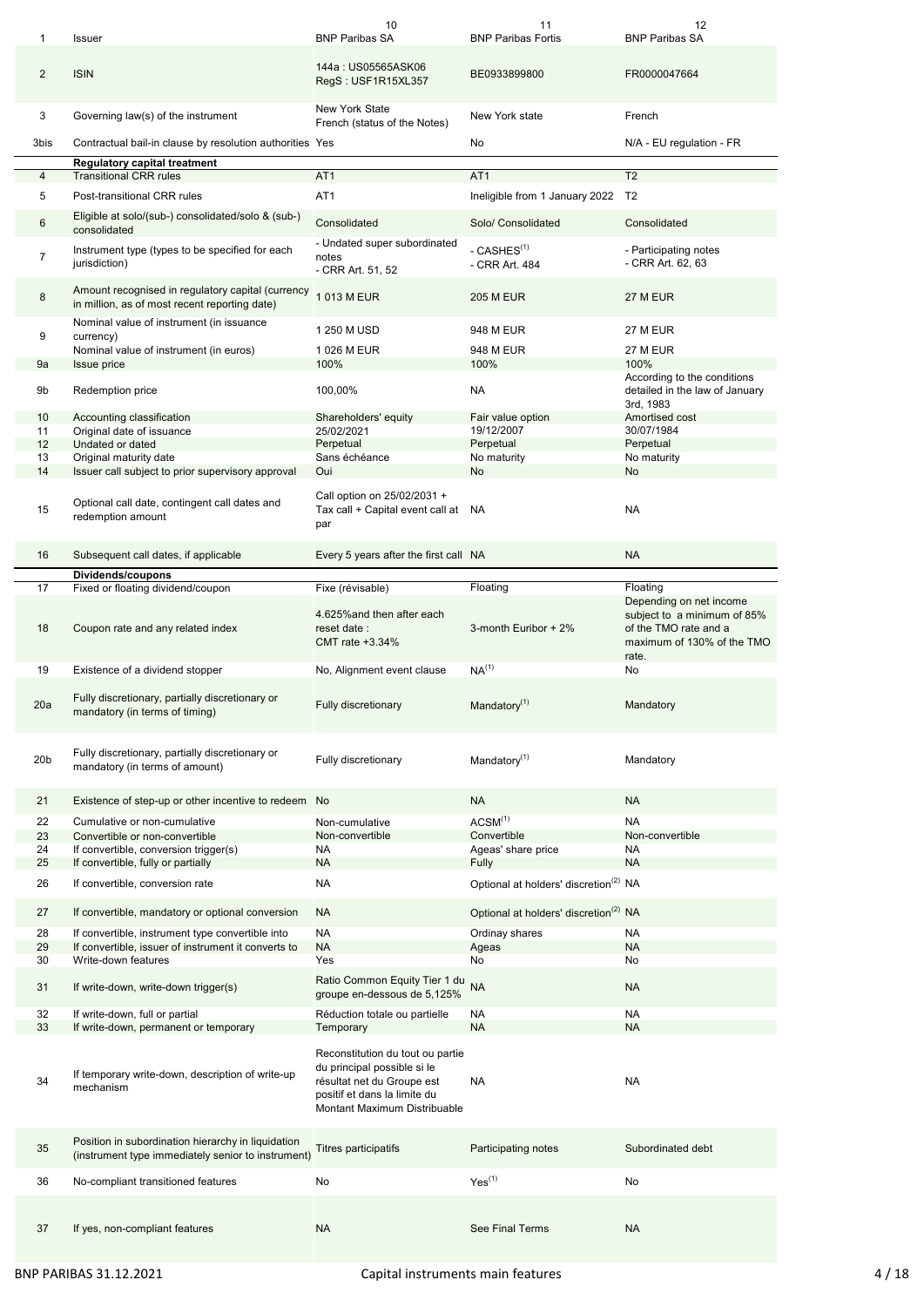| 1               | Issuer                                                                                                   | 13<br><b>BNP Paribas SA</b>                                                | 14<br><b>BNP Paribas SA</b>                       | 15<br><b>BNP Paribas SA</b>                       |
|-----------------|----------------------------------------------------------------------------------------------------------|----------------------------------------------------------------------------|---------------------------------------------------|---------------------------------------------------|
| $\overline{2}$  | <b>ISIN</b>                                                                                              | FR0000140063                                                               | FR0000572646                                      | FR0008131403                                      |
| 3               | Governing law(s) of the instrument                                                                       | French                                                                     | French                                            | French                                            |
| 3bis            | Contractual bail-in clause by resolution authorities N/A - EU regulation - FR                            |                                                                            | N/A - EU regulation - FR                          | N/A - EU regulation - FR                          |
|                 | <b>Regulatory capital treatment</b><br><b>Transitional CRR rules</b>                                     | T <sub>2</sub>                                                             | T <sub>2</sub>                                    | T <sub>2</sub>                                    |
| 4               |                                                                                                          |                                                                            |                                                   |                                                   |
| 5               | Post-transitional CRR rules                                                                              | T <sub>2</sub>                                                             | T <sub>2</sub>                                    | T <sub>2</sub>                                    |
| 6               | Eligible at solo/(sub-) consolidated/solo & (sub-)<br>consolidated                                       | Consolidated                                                               | Consolidated                                      | Consolidated                                      |
| $\overline{7}$  | Instrument type (types to be specified for each<br>jurisdiction)                                         | - Participating notes<br>- CRR Art. 62, 63                                 | - Undated subordinated notes<br>- CRR Art. 62, 63 | - Undated subordinated notes<br>- CRR Art. 62, 63 |
| 8               | Amount recognised in regulatory capital (currency<br>in million, as of most recent reporting date)       | <b>188 M EUR</b>                                                           | <b>254 M EUR</b>                                  | 241 M EUR                                         |
| 9               | Nominal value of instrument (in issuance<br>currency)                                                    | <b>192 M EUR</b>                                                           | <b>254 M EUR</b>                                  | 274 M USD                                         |
|                 | Nominal value of instrument (in euros)                                                                   | <b>192 M EUR</b>                                                           | 254 M EUR                                         | 241 M EUR                                         |
| 9a              | <b>Issue price</b>                                                                                       | 100%                                                                       | 100%                                              | 100%                                              |
| 9b              | Redemption price                                                                                         | According to the conditions<br>detailed in the law of January<br>3rd, 1983 | 100%                                              | 100%                                              |
| 10              | Accounting classification                                                                                | Amortised cost                                                             | Amortised cost                                    | Amortised cost                                    |
| 11              | Original date of issuance                                                                                | 30/07/1984                                                                 | 07/10/1985                                        | 22/09/1986                                        |
| 12<br>13        | Undated or dated<br>Original maturity date                                                               | Perpetual<br>No maturity                                                   | Perpetual<br>No maturity                          | Perpetual<br>No maturity                          |
| 14              | Issuer call subject to prior supervisory approval                                                        | No                                                                         | <b>No</b>                                         | Yes                                               |
| 15              | Optional call date, contingent call dates and<br>redemption amount                                       | <b>NA</b>                                                                  | <b>NA</b>                                         | For each interest rate payment<br>date, at par    |
| 16              | Subsequent call dates, if applicable                                                                     | <b>NA</b>                                                                  | <b>NA</b>                                         | For each interest rate payment<br>dates           |
|                 | Dividends/coupons                                                                                        |                                                                            |                                                   |                                                   |
| 17              | Fixed or floating dividend/coupon                                                                        | Floating                                                                   | Floating                                          | Floating                                          |
|                 |                                                                                                          | Depending on net income                                                    |                                                   |                                                   |
|                 | Coupon rate and any related index                                                                        | subject to a minimum of 85%<br>of the TMO rate and a                       | TMO-0.25%                                         | USD 6-month Libor + 0.075%                        |
| 18              |                                                                                                          | maximum of 130% of the TMO<br>rate.                                        |                                                   |                                                   |
| 19              | Existence of a dividend stopper                                                                          | No                                                                         | No                                                | No                                                |
| 20a             | Fully discretionary, partially discretionary or<br>mandatory (in terms of timing)                        | Mandatory                                                                  | Partially discretionary <sup>(3)</sup>            | Partially discretionary <sup>(3)</sup>            |
| 20 <sub>b</sub> | Fully discretionary, partially discretionary or<br>mandatory (in terms of amount)                        | Mandatory                                                                  | Partially discretionary <sup>(3)</sup>            | Partially discretionary <sup>(3)</sup>            |
| 21              | Existence of step-up or other incentive to redeem NA                                                     |                                                                            | <b>NA</b>                                         | No                                                |
| 22              | Cumulative or non-cumulative                                                                             | <b>NA</b>                                                                  | Cumulative                                        | Cumulative                                        |
| 23              | Convertible or non-convertible                                                                           | Non-convertible                                                            | Non-convertible                                   | Non-convertible                                   |
| 24              | If convertible, conversion trigger(s)                                                                    | NA                                                                         | <b>NA</b>                                         | <b>NA</b>                                         |
| 25              | If convertible, fully or partially                                                                       | NA.                                                                        | <b>NA</b>                                         | NA                                                |
| 26              | If convertible, conversion rate                                                                          | NA                                                                         | <b>NA</b>                                         | <b>NA</b>                                         |
| 27              | If convertible, mandatory or optional conversion                                                         | <b>NA</b>                                                                  | <b>NA</b>                                         | <b>NA</b>                                         |
| 28              | If convertible, instrument type convertible into                                                         | <b>NA</b>                                                                  | <b>NA</b>                                         | <b>NA</b>                                         |
| 29              | If convertible, issuer of instrument it converts to                                                      | <b>NA</b>                                                                  | <b>NA</b>                                         | <b>NA</b>                                         |
| 30              | Write-down features                                                                                      | No                                                                         | No                                                | No                                                |
| 31              | If write-down, write-down trigger(s)                                                                     | <b>NA</b>                                                                  | <b>NA</b>                                         | NA                                                |
| 32              | If write-down, full or partial                                                                           | <b>NA</b>                                                                  | <b>NA</b>                                         | <b>NA</b>                                         |
| 33              | If write-down, permanent or temporary                                                                    | <b>NA</b>                                                                  | <b>NA</b>                                         | <b>NA</b>                                         |
| 34              | If temporary write-down, description of write-up<br>mechanism                                            | <b>NA</b>                                                                  | <b>NA</b>                                         | <b>NA</b>                                         |
| 35              | Position in subordination hierarchy in liquidation<br>(instrument type immediately senior to instrument) | Subordinated debt                                                          | Non preferred senior debt                         | Non preferred senior debt                         |
| 36              | No-compliant transitioned features                                                                       | No                                                                         | No                                                | No                                                |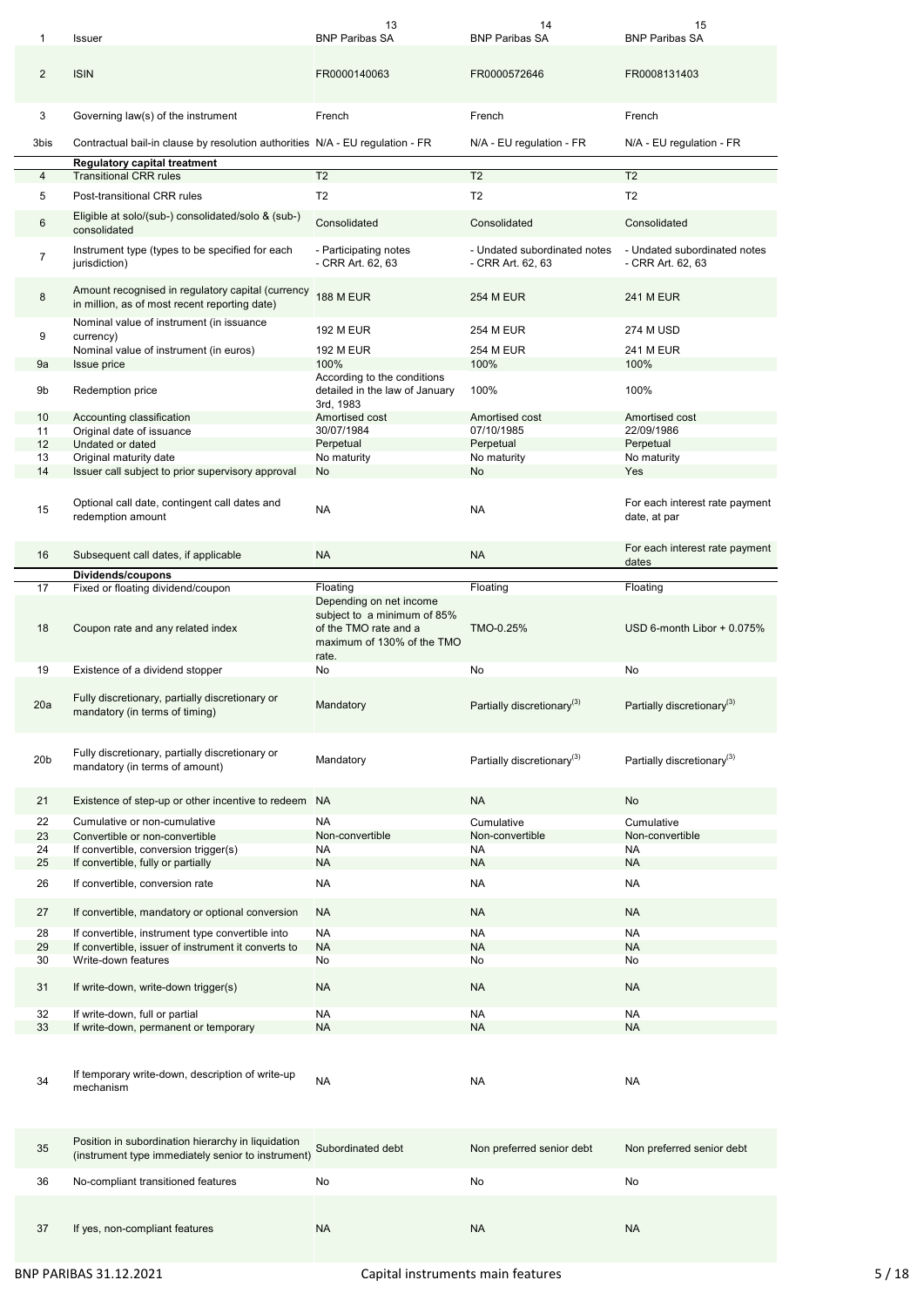| 1                     | Issuer                                                                                                   | 16<br><b>BNP Paribas SA</b>                                                           | 17<br><b>BNP Paribas SA</b>                                                           | 18<br><b>BNP Paribas SA</b>                                                           |
|-----------------------|----------------------------------------------------------------------------------------------------------|---------------------------------------------------------------------------------------|---------------------------------------------------------------------------------------|---------------------------------------------------------------------------------------|
| $\overline{2}$        | <b>ISIN</b>                                                                                              | XS0123523440                                                                          | XS0142073419                                                                          | XS0152588298                                                                          |
| 3                     | Governing law(s) of the instrument                                                                       | English<br>French (status of the Notes)                                               | English<br>French (status of the Notes)                                               | English<br>French (status of the Notes)                                               |
| 3bis                  | Contractual bail-in clause by resolution authorities No                                                  |                                                                                       | No                                                                                    | No                                                                                    |
| 4                     | <b>Regulatory capital treatment</b><br><b>Transitional CRR rules</b>                                     | T <sub>2</sub>                                                                        | T <sub>2</sub>                                                                        | T <sub>2</sub>                                                                        |
| 5                     | Post-transitional CRR rules                                                                              | Ineligible from 29 june 2025                                                          |                                                                                       | Maturity before loss of eligibility Maturity before loss of eligibility               |
|                       |                                                                                                          |                                                                                       | from 29 June 2025                                                                     | from 29 June 2025                                                                     |
| 6                     | Eligible at solo/(sub-) consolidated/solo & (sub-)<br>consolidated                                       | Consolidated                                                                          | Consolidated                                                                          | Consolidated                                                                          |
| $\overline{7}$        | Instrument type (types to be specified for each<br>jurisdiction)                                         | CRR Art. 62, 63                                                                       | CRR Art. 62, 63                                                                       | CRR Art. 62, 63                                                                       |
| 8                     | Amount recognised in regulatory capital (currency<br>in million, as of most recent reporting date)       | 30 M EUR                                                                              | 5 M EUR                                                                               | 2 M EUR                                                                               |
| 9                     | Nominal value of instrument (in issuance<br>currency)                                                    | 30 M EUR                                                                              | 288 M GBP                                                                             | 15 M EUR                                                                              |
|                       | Nominal value of instrument (in euros)                                                                   | 30 M EUR                                                                              | 342 M EUR                                                                             | <b>15 M EUR</b>                                                                       |
| 9a                    | <b>Issue price</b>                                                                                       | 100%                                                                                  | 100%                                                                                  | 100%                                                                                  |
|                       |                                                                                                          |                                                                                       |                                                                                       |                                                                                       |
| 9b                    | Redemption price                                                                                         | 100%                                                                                  | 100%                                                                                  | 100%                                                                                  |
| 10 <sup>1</sup><br>11 | Accounting classification<br>Original date of issuance                                                   | Amortised cost<br>16/01/2001                                                          | Amortised cost<br>24/01/2002                                                          | Fair value option<br>16/08/2002                                                       |
| 12                    | Undated or dated                                                                                         | Dated                                                                                 | Dated                                                                                 | Dated                                                                                 |
| 13                    | Original maturity date                                                                                   | 23/01/2031                                                                            | 24/01/2022                                                                            | 16/08/2022                                                                            |
| 14                    | Issuer call subject to prior supervisory approval                                                        | No                                                                                    | No                                                                                    | No                                                                                    |
| 15                    | Optional call date, contingent call dates and                                                            | NA                                                                                    | NA                                                                                    | NA                                                                                    |
|                       | redemption amount                                                                                        |                                                                                       |                                                                                       |                                                                                       |
| 16                    | Subsequent call dates, if applicable                                                                     | <b>NA</b>                                                                             | <b>NA</b>                                                                             | <b>NA</b>                                                                             |
|                       | Dividends/coupons                                                                                        |                                                                                       |                                                                                       |                                                                                       |
| 17                    | Fixed or floating dividend/coupon                                                                        | Fixed                                                                                 | Fixed                                                                                 | Fixed                                                                                 |
| 18                    | Coupon rate and any related index                                                                        | 6.41%                                                                                 | 5.75%                                                                                 | 1.5%+5*(EUR 20-year CMS -<br>EUR 2-year CMS) cap at 7%;<br>floor at 3.25%             |
| 19                    | Existence of a dividend stopper                                                                          | No                                                                                    | No                                                                                    | No                                                                                    |
| 20a                   | Fully discretionary, partially discretionary or<br>mandatory (in terms of timing)                        | Mandatory                                                                             | Mandatory                                                                             | Mandatory                                                                             |
| 20 <sub>b</sub>       | Fully discretionary, partially discretionary or<br>mandatory (in terms of amount)                        | Mandatory                                                                             | Mandatory                                                                             | Mandatory                                                                             |
| 21                    | Existence of step-up or other incentive to redeem NA                                                     |                                                                                       | <b>NA</b>                                                                             | <b>NA</b>                                                                             |
| 22                    | Cumulative or non-cumulative                                                                             | <b>NA</b>                                                                             | <b>NA</b>                                                                             | <b>NA</b>                                                                             |
| 23                    | Convertible or non-convertible                                                                           | Non-convertible                                                                       | Non-convertible                                                                       | Non-convertible                                                                       |
| 24                    | If convertible, conversion trigger(s)                                                                    | NA                                                                                    | NA                                                                                    | NA                                                                                    |
| 25                    | If convertible, fully or partially                                                                       | NA.                                                                                   | <b>NA</b>                                                                             | <b>NA</b>                                                                             |
| 26                    | If convertible, conversion rate                                                                          | NA                                                                                    | NA                                                                                    | NA                                                                                    |
| 27                    | If convertible, mandatory or optional conversion                                                         | NA                                                                                    | <b>NA</b>                                                                             | <b>NA</b>                                                                             |
| 28                    | If convertible, instrument type convertible into                                                         | <b>NA</b>                                                                             | NA                                                                                    | NA                                                                                    |
| 29                    | If convertible, issuer of instrument it converts to                                                      | <b>NA</b>                                                                             | <b>NA</b>                                                                             | <b>NA</b>                                                                             |
| 30                    | Write-down features                                                                                      | No                                                                                    | No                                                                                    | No                                                                                    |
| 31<br>32              | If write-down, write-down trigger(s)<br>If write-down, full or partial                                   | <b>NA</b><br>NA                                                                       | <b>NA</b><br><b>NA</b>                                                                | <b>NA</b><br><b>NA</b>                                                                |
| 33                    | If write-down, permanent or temporary                                                                    | <b>NA</b>                                                                             | <b>NA</b>                                                                             | <b>NA</b>                                                                             |
| 34                    | If temporary write-down, description of write-up<br>mechanism                                            | NA                                                                                    | <b>NA</b>                                                                             | <b>NA</b>                                                                             |
| 35                    | Position in subordination hierarchy in liquidation<br>(instrument type immediately senior to instrument) | Non preferred senior debt                                                             | Non preferred senior debt                                                             | Non preferred senior debt                                                             |
| 36                    | No-compliant transitioned features                                                                       | No until 28 June 2025. Yes<br>after this date.                                        | No until 28 June 2025. Yes<br>after this date.                                        | No until 28 June 2025. Yes<br>after this date.                                        |
| 37                    | If yes, non-compliant features                                                                           | CRR article 63.n (issuance<br>under non-member country law<br>without bail-in clause) | CRR article 63.n (issuance<br>under non-member country law<br>without bail-in clause) | CRR article 63.n (issuance<br>under non-member country law<br>without bail-in clause) |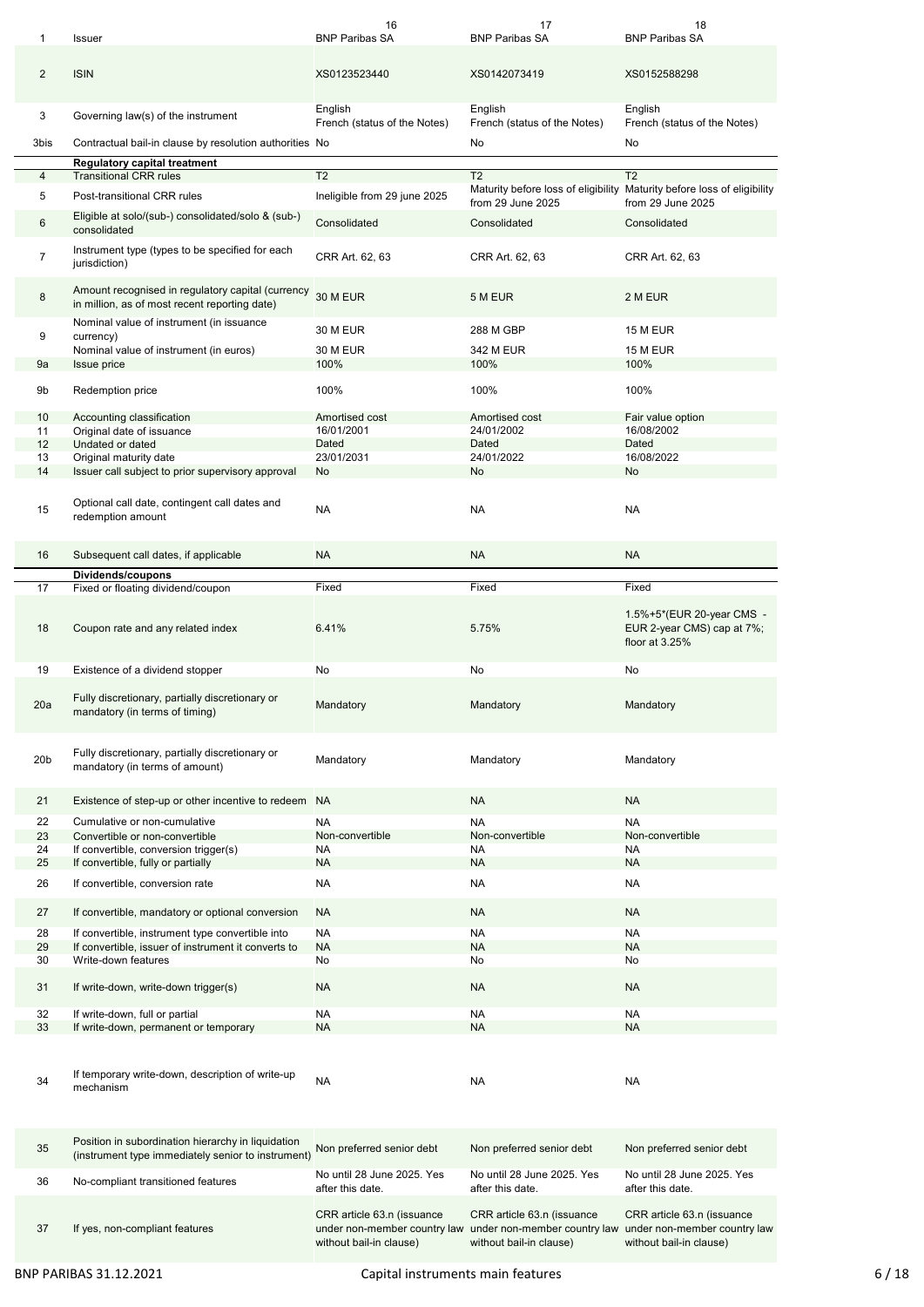| 1               | Issuer                                                                                                                                         | 19<br><b>BNP Paribas SA</b>                        | 20<br><b>BNP Paribas SA</b> | 21<br><b>BNP Paribas SA</b>                    |
|-----------------|------------------------------------------------------------------------------------------------------------------------------------------------|----------------------------------------------------|-----------------------------|------------------------------------------------|
| $\overline{2}$  | <b>ISIN</b>                                                                                                                                    | XS1120649584                                       | US05579T5G71                | XS1190632999                                   |
| 3               | Governing law(s) of the instrument                                                                                                             | English<br>French (status of the Notes)            | New York state              | English<br>French (status of the Notes)        |
| 3bis            | Contractual bail-in clause by resolution authorities No                                                                                        |                                                    | Yes                         | No                                             |
|                 | <b>Regulatory capital treatment</b><br><b>Transitional CRR rules</b>                                                                           | T <sub>2</sub>                                     | T <sub>2</sub>              | T <sub>2</sub>                                 |
| 4<br>5          | Post-transitional CRR rules                                                                                                                    | Ineligible from 29 june 2025                       | T <sub>2</sub>              | Maturity before loss of eligibility            |
|                 | Eligible at solo/(sub-) consolidated/solo & (sub-)                                                                                             |                                                    |                             | from 29 June 2025                              |
| 6               | consolidated                                                                                                                                   | Consolidated                                       | Consolidated                | Consolidated                                   |
| $\overline{7}$  | Instrument type (types to be specified for each<br>jurisdiction)                                                                               | CRR Art. 62, 63                                    | CRR Art. 62, 63             | CRR Art. 62, 63                                |
| 8               | Amount recognised in regulatory capital (currency<br>in million, as of most recent reporting date)<br>Nominal value of instrument (in issuance | <b>750 M EUR</b>                                   | <b>490 M EUR</b>            | 939 M EUR                                      |
| 9               | currency)                                                                                                                                      | <b>750 M EUR</b>                                   | 1 000 M USD                 | 1 500 M EUR                                    |
|                 | Nominal value of instrument (in euros)                                                                                                         | 750 M EUR                                          | 878 M EUR                   | 1 500 M EUR                                    |
| 9а              | Issue price                                                                                                                                    | 100%                                               | 99%                         | 100%                                           |
| 9b              | Redemption price                                                                                                                               | 100%                                               | 100%                        | 100%                                           |
| 10              | Accounting classification                                                                                                                      | Amortised cost                                     | Amortised cost              | Amortised cost                                 |
| 11              | Original date of issuance                                                                                                                      | 14/10/2014                                         | 14/10/2014                  | 17/02/2015                                     |
| 12<br>13        | Undated or dated<br>Original maturity date                                                                                                     | Dated<br>14/10/2027                                | Dated<br>15/10/2024         | Dated<br>17/02/2025                            |
| 14              | Issuer call subject to prior supervisory approval                                                                                              | Yes                                                | No                          | No                                             |
| 15              | Optional call date, contingent call dates and<br>redemption amount                                                                             | 14/10/2022                                         | <b>NA</b>                   | NA                                             |
| 16              | Subsequent call dates, if applicable                                                                                                           | No                                                 | <b>NA</b>                   | <b>NA</b>                                      |
|                 | Dividends/coupons                                                                                                                              |                                                    |                             |                                                |
| 17              | Fixed or floating dividend/coupon                                                                                                              | Fixed (resettable)                                 | Fixed                       | Fixed                                          |
| 18              | Coupon rate and any related index                                                                                                              | 2.625% and then after each<br>reset date: MS+1.83% | 4.25%                       | 2.375%                                         |
| 19              | Existence of a dividend stopper                                                                                                                | No                                                 | No                          | No                                             |
| 20a             | Fully discretionary, partially discretionary or<br>mandatory (in terms of timing)                                                              | Mandatory                                          | Mandatory                   | Mandatory                                      |
| 20 <sub>b</sub> | Fully discretionary, partially discretionary or<br>mandatory (in terms of amount)                                                              | Mandatory                                          | Mandatory                   | Mandatory                                      |
| 21              | Existence of step-up or other incentive to redeem No                                                                                           |                                                    | <b>NA</b>                   | <b>NA</b>                                      |
| 22              | Cumulative or non-cumulative                                                                                                                   | <b>NA</b>                                          | <b>NA</b>                   | <b>NA</b>                                      |
| 23              | Convertible or non-convertible                                                                                                                 | Non-convertible                                    | Non-convertible             | Non-convertible                                |
| 24              | If convertible, conversion trigger(s)                                                                                                          | NA                                                 | NA                          | <b>NA</b>                                      |
| 25              | If convertible, fully or partially                                                                                                             | <b>NA</b>                                          | <b>NA</b>                   | <b>NA</b>                                      |
| 26              | If convertible, conversion rate                                                                                                                | NA                                                 | <b>NA</b>                   | NA                                             |
| 27              | If convertible, mandatory or optional conversion                                                                                               | <b>NA</b>                                          | <b>NA</b>                   | <b>NA</b>                                      |
| 28              | If convertible, instrument type convertible into                                                                                               | <b>NA</b>                                          | <b>NA</b>                   | <b>NA</b>                                      |
| 29<br>30        | If convertible, issuer of instrument it converts to<br>Write-down features                                                                     | <b>NA</b><br>No                                    | <b>NA</b><br>No             | <b>NA</b><br>No                                |
| 31              | If write-down, write-down trigger(s)                                                                                                           | <b>NA</b>                                          | <b>NA</b>                   | <b>NA</b>                                      |
| 32              | If write-down, full or partial                                                                                                                 | NA                                                 | NA                          | NA.                                            |
| 33              | If write-down, permanent or temporary                                                                                                          | <b>NA</b>                                          | <b>NA</b>                   | <b>NA</b>                                      |
| 34              | If temporary write-down, description of write-up<br>mechanism                                                                                  | <b>NA</b>                                          | NA                          | <b>NA</b>                                      |
| 35              | Position in subordination hierarchy in liquidation<br>(instrument type immediately senior to instrument)                                       | Non preferred senior debt                          | Non preferred senior debt   | Non preferred senior debt                      |
| 36              | No-compliant transitioned features                                                                                                             | No until 28 June 2025. Yes<br>after this date.     | No                          | No until 28 June 2025. Yes<br>after this date. |
|                 |                                                                                                                                                |                                                    |                             |                                                |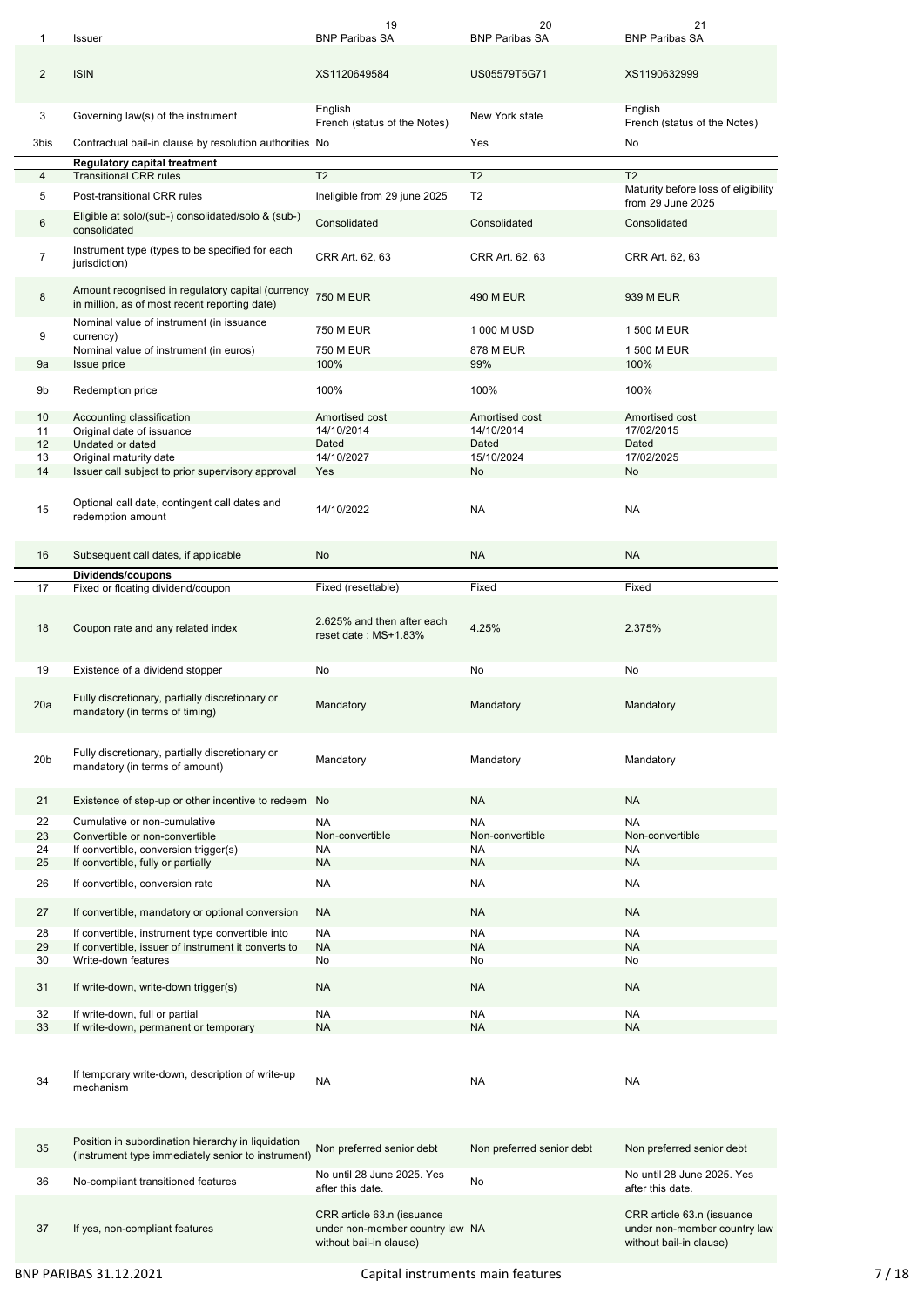| 1               | Issuer                                                                                                   | 22<br><b>BNP Paribas SA</b>                                                              | 23<br><b>BNP Paribas SA</b>                           | 24<br><b>BNP Paribas SA</b>                                                           |
|-----------------|----------------------------------------------------------------------------------------------------------|------------------------------------------------------------------------------------------|-------------------------------------------------------|---------------------------------------------------------------------------------------|
| 2               | <b>ISIN</b>                                                                                              | CH0282344339                                                                             | 144a: US05581KAA97<br>RegS: US05581LAA70              | XS1325645825                                                                          |
| 3               | Governing law(s) of the instrument                                                                       | English<br>French (status of the Notes)                                                  | <b>New York State</b><br>French (status of the Notes) | English<br>French (status of the Notes)                                               |
| 3bis            | Contractual bail-in clause by resolution authorities No                                                  |                                                                                          | Yes                                                   | No                                                                                    |
| 4               | <b>Regulatory capital treatment</b><br><b>Transitional CRR rules</b>                                     | T <sub>2</sub>                                                                           | T <sub>2</sub>                                        | T <sub>2</sub>                                                                        |
| 5               | Post-transitional CRR rules                                                                              | Maturity before loss of eligibility                                                      | T <sub>2</sub>                                        | Ineligible from 29 june 2025                                                          |
|                 |                                                                                                          | from 29 June 2025                                                                        |                                                       |                                                                                       |
| 6               | Eligible at solo/(sub-) consolidated/solo & (sub-)<br>consolidated                                       | Consolidated                                                                             | Consolidated                                          | Consolidated                                                                          |
| $\overline{7}$  | Instrument type (types to be specified for each<br>jurisdiction)                                         | CRR Art. 62, 63                                                                          | CRR Art. 62, 63                                       | CRR Art. 62, 63                                                                       |
| 8               | Amount recognised in regulatory capital (currency<br>in million, as of most recent reporting date)       | 66 M EUR                                                                                 | <b>658 M EUR</b>                                      | <b>611 M EUR</b>                                                                      |
| 9               | Nominal value of instrument (in issuance<br>currency)                                                    | 100 M CHF                                                                                | 1 000 M USD                                           | <b>750 M EUR</b>                                                                      |
|                 | Nominal value of instrument (in euros)                                                                   | <b>96 M EUR</b>                                                                          | <b>878 M EUR</b>                                      | 750 M EUR                                                                             |
| 9a              | <b>Issue price</b>                                                                                       | 101%                                                                                     | 99%                                                   | 99%                                                                                   |
| 9b              | Redemption price                                                                                         | 100%                                                                                     | 100%                                                  | 100%                                                                                  |
| 10              | Accounting classification                                                                                | Amortised cost                                                                           | Amortised cost                                        | Amortised cost                                                                        |
| 11              | Original date of issuance                                                                                | 05/06/2015                                                                               | 28/09/2015                                            | 27/11/2015                                                                            |
| 12              | Undated or dated                                                                                         | Dated                                                                                    | Dated                                                 | Dated                                                                                 |
| 13              | Original maturity date                                                                                   | 05/06/2025                                                                               | 28/09/2025                                            | 27/01/2026                                                                            |
| 14              | Issuer call subject to prior supervisory approval                                                        | No                                                                                       | No                                                    | No                                                                                    |
| 15              | Optional call date, contingent call dates and<br>redemption amount                                       | <b>NA</b>                                                                                | <b>NA</b>                                             | <b>NA</b>                                                                             |
| 16              | Subsequent call dates, if applicable                                                                     | <b>NA</b>                                                                                | <b>NA</b>                                             | <b>NA</b>                                                                             |
|                 | Dividends/coupons                                                                                        |                                                                                          |                                                       |                                                                                       |
| 17              | Fixed or floating dividend/coupon                                                                        | Fixed                                                                                    | Fixed                                                 | Fixed                                                                                 |
| 18              | Coupon rate and any related index                                                                        | 1.75%                                                                                    | 4.375%                                                | 2.75%                                                                                 |
| 19              | Existence of a dividend stopper                                                                          | No                                                                                       | No                                                    | No                                                                                    |
| 20a             | Fully discretionary, partially discretionary or<br>mandatory (in terms of timing)                        | Mandatory                                                                                | Mandatory                                             | Mandatory                                                                             |
| 20 <sub>b</sub> | Fully discretionary, partially discretionary or<br>mandatory (in terms of amount)                        | Mandatory                                                                                | Mandatory                                             | Mandatory                                                                             |
| 21              | Existence of step-up or other incentive to redeem NA                                                     |                                                                                          | <b>NA</b>                                             | <b>NA</b>                                                                             |
| 22              | Cumulative or non-cumulative                                                                             | <b>NA</b>                                                                                | <b>NA</b>                                             | <b>NA</b>                                                                             |
| 23              | Convertible or non-convertible                                                                           | Non-convertible                                                                          | Non-convertible                                       | Non-convertible                                                                       |
| 24              | If convertible, conversion trigger(s)                                                                    | <b>NA</b>                                                                                | <b>NA</b>                                             | <b>NA</b>                                                                             |
| 25              | If convertible, fully or partially                                                                       | <b>NA</b>                                                                                | <b>NA</b>                                             | <b>NA</b>                                                                             |
| 26              | If convertible, conversion rate                                                                          | NA                                                                                       | NA                                                    | <b>NA</b>                                                                             |
| 27              | If convertible, mandatory or optional conversion                                                         | <b>NA</b>                                                                                | <b>NA</b>                                             | <b>NA</b>                                                                             |
| 28              | If convertible, instrument type convertible into                                                         | <b>NA</b>                                                                                | <b>NA</b>                                             | <b>NA</b>                                                                             |
| 29              | If convertible, issuer of instrument it converts to                                                      | <b>NA</b>                                                                                | <b>NA</b>                                             | <b>NA</b>                                                                             |
| 30              | Write-down features                                                                                      | No                                                                                       | No                                                    | No                                                                                    |
| 31              | If write-down, write-down trigger(s)                                                                     | <b>NA</b>                                                                                | <b>NA</b>                                             | <b>NA</b>                                                                             |
| 32<br>33        | If write-down, full or partial<br>If write-down, permanent or temporary                                  | NA<br><b>NA</b>                                                                          | NA<br><b>NA</b>                                       | <b>NA</b><br><b>NA</b>                                                                |
|                 |                                                                                                          |                                                                                          |                                                       |                                                                                       |
| 34              | If temporary write-down, description of write-up<br>mechanism                                            | NA                                                                                       | NA                                                    | <b>NA</b>                                                                             |
| 35              | Position in subordination hierarchy in liquidation<br>(instrument type immediately senior to instrument) | Non preferred senior debt                                                                | Non preferred senior debt                             | Non preferred senior debt                                                             |
| 36              | No-compliant transitioned features                                                                       | No until 28 June 2025. Yes<br>after this date.                                           | No                                                    | No until 28 June 2025. Yes<br>after this date.                                        |
| 37              | If yes, non-compliant features                                                                           | CRR article 63.n (issuance<br>under non-member country law NA<br>without bail-in clause) |                                                       | CRR article 63.n (issuance<br>under non-member country law<br>without bail-in clause) |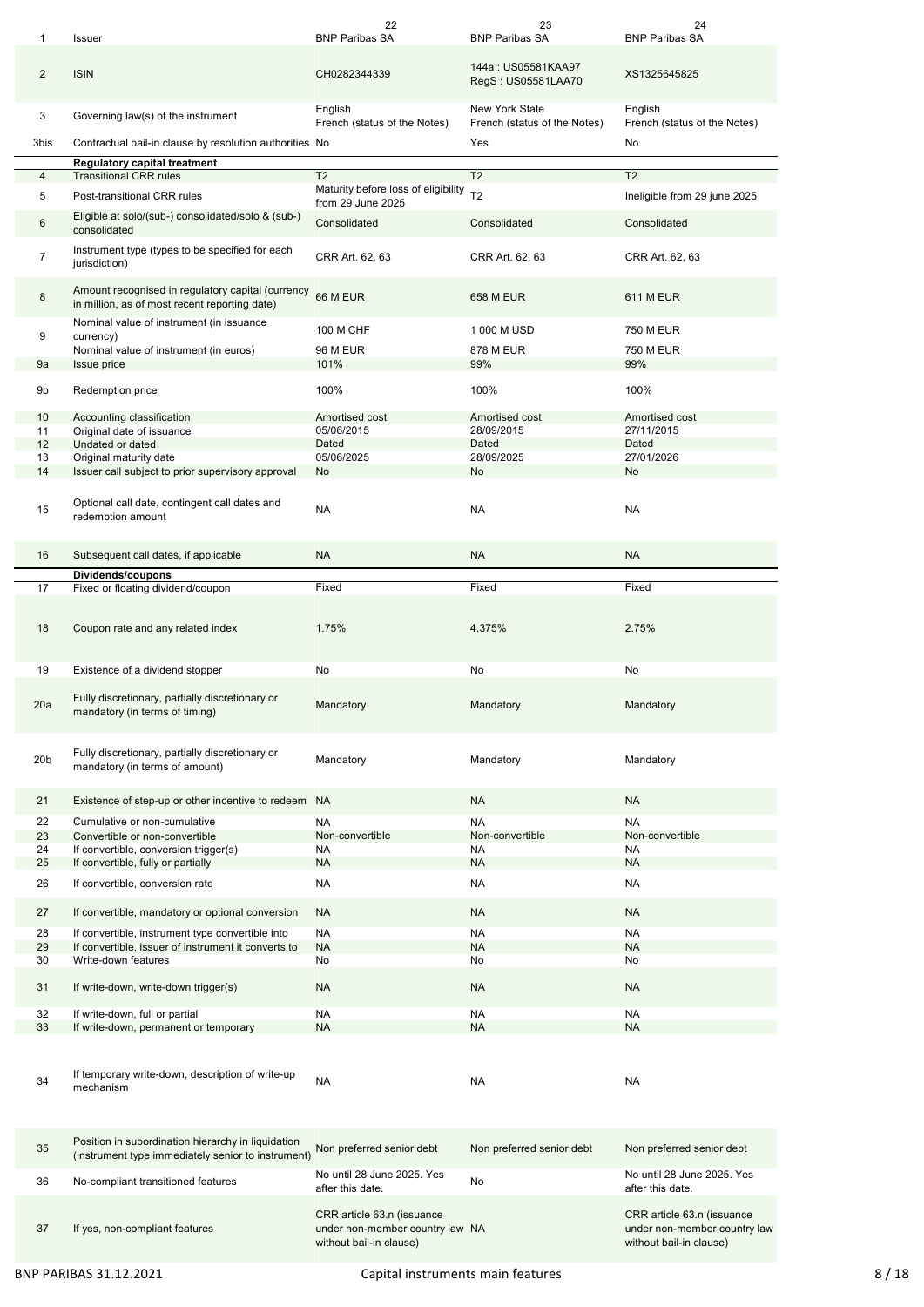| 1                   | Issuer                                                                                                   | 25<br><b>BNP Paribas SA</b>                                                              | 26<br><b>BNP Paribas SA</b>                           | 27<br><b>BNP Paribas SA</b>                                                           |
|---------------------|----------------------------------------------------------------------------------------------------------|------------------------------------------------------------------------------------------|-------------------------------------------------------|---------------------------------------------------------------------------------------|
| $\overline{2}$      | <b>ISIN</b>                                                                                              | XS1378880253                                                                             | 144a: US05565AAR41<br>RegS: USF1R15XK516              | XS1423878591                                                                          |
| 3                   | Governing law(s) of the instrument                                                                       | English<br>French (status of the Notes)                                                  | <b>New York State</b><br>French (status of the Notes) | English<br>French (status of the Notes)                                               |
| 3bis                | Contractual bail-in clause by resolution authorities No                                                  |                                                                                          | Yes                                                   | No                                                                                    |
| 4                   | <b>Regulatory capital treatment</b><br><b>Transitional CRR rules</b>                                     | T <sub>2</sub>                                                                           | T <sub>2</sub>                                        | T <sub>2</sub>                                                                        |
| 5                   | Post-transitional CRR rules                                                                              | Ineligible from 29 june 2025                                                             | T <sub>2</sub>                                        | Ineligible from 29 june 2025                                                          |
|                     | Eligible at solo/(sub-) consolidated/solo & (sub-)                                                       |                                                                                          |                                                       |                                                                                       |
| 6<br>$\overline{7}$ | consolidated<br>Instrument type (types to be specified for each                                          | Consolidated                                                                             | Consolidated                                          | Consolidated                                                                          |
|                     | jurisdiction)<br>Amount recognised in regulatory capital (currency                                       | CRR Art. 62, 63                                                                          | CRR Art. 62, 63                                       | CRR Art. 62, 63                                                                       |
| 8                   | in million, as of most recent reporting date)<br>Nominal value of instrument (in issuance                | <b>713 M EUR</b>                                                                         | 958 M EUR                                             | 348 M EUR                                                                             |
| 9                   | currency)                                                                                                | <b>750 M EUR</b>                                                                         | 1 250 M USD                                           | 545 M AUD                                                                             |
|                     | Nominal value of instrument (in euros)                                                                   | 750 M EUR                                                                                | 1 098 M EUR                                           | 348 M EUR                                                                             |
| 9a                  | <b>Issue price</b>                                                                                       | 100%                                                                                     | 100%                                                  | 100%                                                                                  |
| 9b                  | Redemption price                                                                                         | 100%                                                                                     | 100%                                                  | 100%                                                                                  |
| 10<br>11            | Accounting classification                                                                                | Amortised cost<br>11/03/2016                                                             | Amortised cost<br>12/05/2016                          | Amortised cost<br>31/05/2016                                                          |
| 12                  | Original date of issuance<br>Undated or dated                                                            | Dated                                                                                    | Dated                                                 | Dated                                                                                 |
| 13                  | Original maturity date                                                                                   | 01/10/2026                                                                               | 12/05/2026                                            | 31/05/2028                                                                            |
| 14                  | Issuer call subject to prior supervisory approval                                                        | No                                                                                       | No                                                    | Yes                                                                                   |
| 15                  | Optional call date, contingent call dates and<br>redemption amount                                       | <b>NA</b>                                                                                | <b>NA</b>                                             | 31/05/2023                                                                            |
| 16                  | Subsequent call dates, if applicable                                                                     | <b>NA</b>                                                                                | <b>NA</b>                                             | No                                                                                    |
| 17                  | Dividends/coupons<br>Fixed or floating dividend/coupon                                                   | Fixed                                                                                    | Fixed                                                 | Fixed (resettable)                                                                    |
|                     |                                                                                                          |                                                                                          |                                                       |                                                                                       |
| 18                  | Coupon rate and any related index                                                                        | 2.875%                                                                                   | 4.375%                                                | 5% and then after each reset<br>date: 5-year AUD swap offer<br>rate + 2.88%           |
| 19                  | Existence of a dividend stopper                                                                          | No                                                                                       | No                                                    | No                                                                                    |
| 20a                 | Fully discretionary, partially discretionary or<br>mandatory (in terms of timing)                        | Mandatory                                                                                | Mandatory                                             | Mandatory                                                                             |
| 20 <sub>b</sub>     | Fully discretionary, partially discretionary or<br>mandatory (in terms of amount)                        | Mandatory                                                                                | Mandatory                                             | Mandatory                                                                             |
| 21                  | Existence of step-up or other incentive to redeem NA                                                     |                                                                                          | <b>NA</b>                                             | No                                                                                    |
| 22                  | Cumulative or non-cumulative                                                                             | <b>NA</b>                                                                                | <b>NA</b>                                             | <b>NA</b>                                                                             |
| 23                  | Convertible or non-convertible                                                                           | Non-convertible                                                                          | Non-convertible                                       | Non-convertible                                                                       |
| 24                  | If convertible, conversion trigger(s)                                                                    | <b>NA</b>                                                                                | <b>NA</b>                                             | <b>NA</b>                                                                             |
| 25                  | If convertible, fully or partially                                                                       | <b>NA</b>                                                                                | <b>NA</b>                                             | <b>NA</b>                                                                             |
| 26                  | If convertible, conversion rate                                                                          | NA                                                                                       | NA                                                    | <b>NA</b>                                                                             |
| 27                  | If convertible, mandatory or optional conversion                                                         | <b>NA</b>                                                                                | <b>NA</b>                                             | <b>NA</b>                                                                             |
| 28                  | If convertible, instrument type convertible into                                                         | <b>NA</b>                                                                                | <b>NA</b>                                             | <b>NA</b>                                                                             |
| 29                  | If convertible, issuer of instrument it converts to                                                      | <b>NA</b>                                                                                | <b>NA</b>                                             | <b>NA</b>                                                                             |
| 30                  | Write-down features                                                                                      | No                                                                                       | No                                                    | No                                                                                    |
| 31                  | If write-down, write-down trigger(s)                                                                     | <b>NA</b>                                                                                | <b>NA</b>                                             | <b>NA</b>                                                                             |
| 32<br>33            | If write-down, full or partial<br>If write-down, permanent or temporary                                  | NA<br><b>NA</b>                                                                          | NA<br><b>NA</b>                                       | <b>NA</b><br><b>NA</b>                                                                |
|                     |                                                                                                          |                                                                                          |                                                       |                                                                                       |
| 34                  | If temporary write-down, description of write-up<br>mechanism                                            | NA                                                                                       | NA                                                    | <b>NA</b>                                                                             |
| 35                  | Position in subordination hierarchy in liquidation<br>(instrument type immediately senior to instrument) | Non preferred senior debt                                                                | Non preferred senior debt                             | Non preferred senior debt                                                             |
| 36                  | No-compliant transitioned features                                                                       | No until 28 June 2025. Yes<br>after this date.                                           | No                                                    | No until 28 June 2025. Yes<br>after this date.                                        |
| 37                  | If yes, non-compliant features                                                                           | CRR article 63.n (issuance<br>under non-member country law NA<br>without bail-in clause) |                                                       | CRR article 63.n (issuance<br>under non-member country law<br>without bail-in clause) |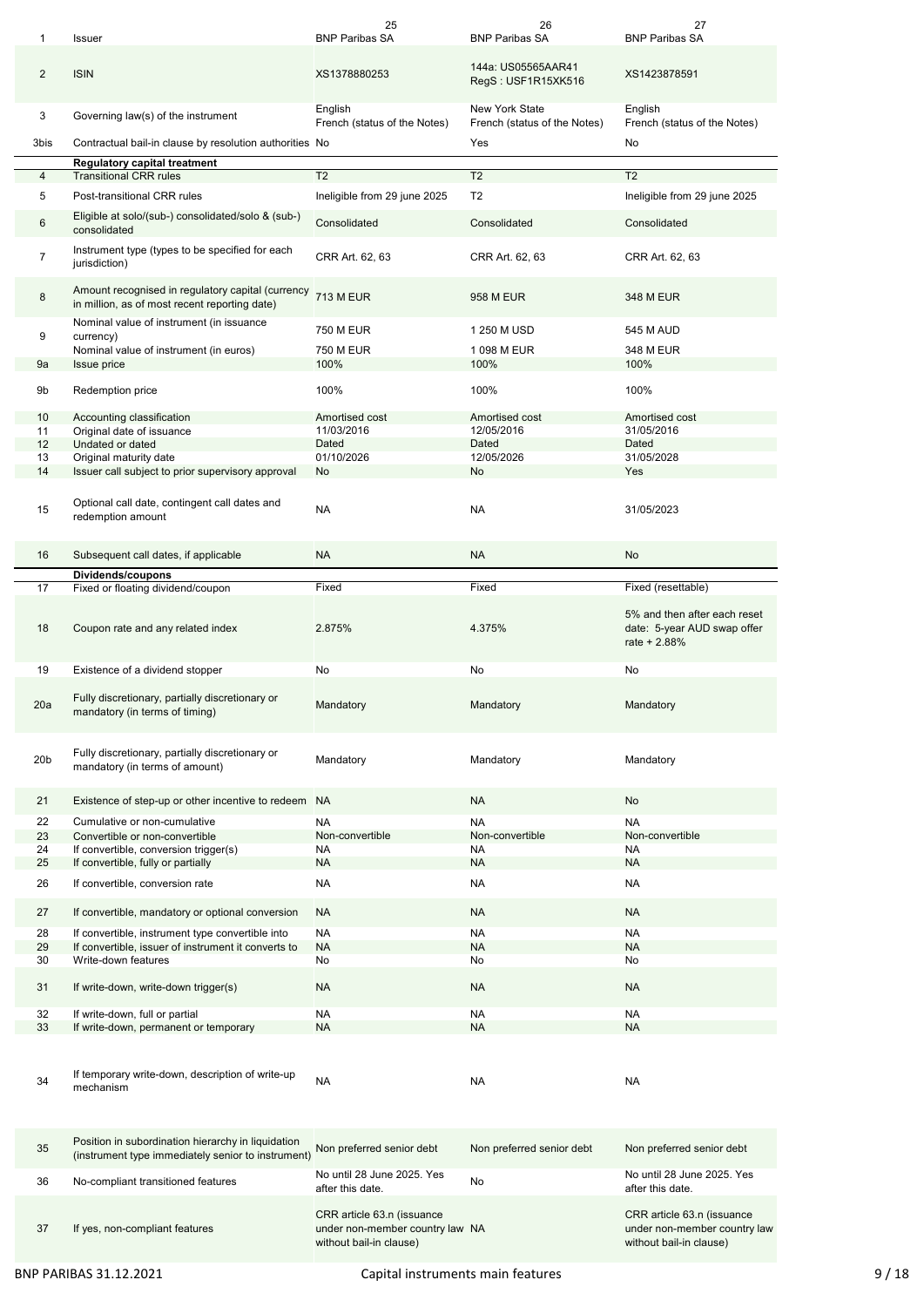| 1               | Issuer                                                                                                   | 28<br><b>BNP Paribas SA</b>                                                           | 29<br><b>BNP Paribas SA</b>                                                           | 30<br><b>BNP Paribas SA</b>                                                           |
|-----------------|----------------------------------------------------------------------------------------------------------|---------------------------------------------------------------------------------------|---------------------------------------------------------------------------------------|---------------------------------------------------------------------------------------|
| 2               | <b>ISIN</b>                                                                                              | XS1437600221                                                                          | XS1470601656                                                                          | XS1485725854                                                                          |
| 3               | Governing law(s) of the instrument                                                                       | English<br>French (status of the Notes)                                               | English<br>French (status of the Notes)                                               | English<br>French (status of the Notes)                                               |
| 3bis            | Contractual bail-in clause by resolution authorities No                                                  |                                                                                       | No                                                                                    | No                                                                                    |
| 4               | <b>Regulatory capital treatment</b><br><b>Transitional CRR rules</b>                                     | T2                                                                                    | T2                                                                                    | T <sub>2</sub>                                                                        |
| 5               | Post-transitional CRR rules                                                                              | Ineligible from 29 june 2025                                                          | Ineligible from 29 june 2025                                                          | Ineligible from 29 june 2025                                                          |
|                 |                                                                                                          |                                                                                       |                                                                                       |                                                                                       |
| 6               | Eligible at solo/(sub-) consolidated/solo & (sub-)<br>consolidated                                       | Consolidated                                                                          | Consolidated                                                                          | Consolidated                                                                          |
| $\overline{7}$  | Instrument type (types to be specified for each<br>jurisdiction)                                         | CRR Art. 62, 63                                                                       | CRR Art. 62, 63                                                                       | CRR Art. 62, 63                                                                       |
| 8               | Amount recognised in regulatory capital (currency<br>in million, as of most recent reporting date)       | <b>176 M EUR</b>                                                                      | 1 020 M EUR                                                                           | <b>179 M EUR</b>                                                                      |
| 9               | Nominal value of instrument (in issuance<br>currency)                                                    | <b>200 M USD</b>                                                                      | 1 020 M EUR                                                                           | <b>280 M AUD</b>                                                                      |
|                 | Nominal value of instrument (in euros)                                                                   | <b>176 M EUR</b>                                                                      | 1 020 M EUR                                                                           | 179 M EUR                                                                             |
| 9а              | <b>Issue price</b>                                                                                       | 100%                                                                                  | 99%                                                                                   | 99%                                                                                   |
| 9b              | Redemption price                                                                                         | 100%                                                                                  | 100%                                                                                  | 100%                                                                                  |
| 10 <sup>1</sup> | Accounting classification                                                                                | Amortised cost                                                                        | Amortised cost                                                                        | Amortised cost                                                                        |
| 11              | Original date of issuance                                                                                | 30/06/2016                                                                            | 11/08/2016                                                                            | 09/09/2016                                                                            |
| 12              | Undated or dated                                                                                         | Dated                                                                                 | Dated                                                                                 | Dated                                                                                 |
| 13              | Original maturity date                                                                                   | 30/06/2028                                                                            | 11/01/2027                                                                            | 09/03/2027                                                                            |
| 14              | Issuer call subject to prior supervisory approval                                                        | No                                                                                    | No                                                                                    | No                                                                                    |
| 15              | Optional call date, contingent call dates and<br>redemption amount                                       | <b>NA</b>                                                                             | <b>NA</b>                                                                             | NA                                                                                    |
| 16              | Subsequent call dates, if applicable                                                                     | <b>NA</b>                                                                             | <b>NA</b>                                                                             | <b>NA</b>                                                                             |
| 17              | Dividends/coupons<br>Fixed or floating dividend/coupon                                                   | Fixed                                                                                 | Fixed                                                                                 | Fixed                                                                                 |
|                 |                                                                                                          |                                                                                       |                                                                                       |                                                                                       |
| 18              | Coupon rate and any related index                                                                        | 4.2%                                                                                  | 2.25%                                                                                 | 4.625%                                                                                |
| 19              | Existence of a dividend stopper                                                                          | No                                                                                    | No                                                                                    | No                                                                                    |
| 20a             | Fully discretionary, partially discretionary or<br>mandatory (in terms of timing)                        | Mandatory                                                                             | Mandatory                                                                             | Mandatory                                                                             |
| 20 <sub>b</sub> | Fully discretionary, partially discretionary or<br>mandatory (in terms of amount)                        | Mandatory                                                                             | Mandatory                                                                             | Mandatory                                                                             |
| 21              | Existence of step-up or other incentive to redeem NA                                                     |                                                                                       | <b>NA</b>                                                                             | <b>NA</b>                                                                             |
| 22              | Cumulative or non-cumulative                                                                             | <b>NA</b>                                                                             | <b>NA</b>                                                                             | <b>NA</b>                                                                             |
| 23              | Convertible or non-convertible                                                                           | Non-convertible                                                                       | Non-convertible                                                                       | Non-convertible                                                                       |
| 24              | If convertible, conversion trigger(s)<br>If convertible, fully or partially                              | NA                                                                                    | <b>NA</b>                                                                             | <b>NA</b>                                                                             |
| 25              |                                                                                                          | <b>NA</b>                                                                             | <b>NA</b>                                                                             | <b>NA</b>                                                                             |
| 26              | If convertible, conversion rate                                                                          | NA                                                                                    | NA                                                                                    | NA                                                                                    |
| 27              | If convertible, mandatory or optional conversion                                                         | <b>NA</b>                                                                             | <b>NA</b>                                                                             | <b>NA</b>                                                                             |
| 28              | If convertible, instrument type convertible into                                                         | <b>NA</b>                                                                             | <b>NA</b>                                                                             | <b>NA</b>                                                                             |
| 29              | If convertible, issuer of instrument it converts to                                                      | <b>NA</b>                                                                             | <b>NA</b>                                                                             | <b>NA</b>                                                                             |
| 30<br>31        | Write-down features<br>If write-down, write-down trigger(s)                                              | No<br><b>NA</b>                                                                       | No<br><b>NA</b>                                                                       | No<br><b>NA</b>                                                                       |
| 32              | If write-down, full or partial                                                                           | NA                                                                                    | NA                                                                                    | NA                                                                                    |
| 33              | If write-down, permanent or temporary                                                                    | <b>NA</b>                                                                             | <b>NA</b>                                                                             | <b>NA</b>                                                                             |
| 34              | If temporary write-down, description of write-up<br>mechanism                                            | NA                                                                                    | <b>NA</b>                                                                             | <b>NA</b>                                                                             |
| 35              | Position in subordination hierarchy in liquidation<br>(instrument type immediately senior to instrument) | Non preferred senior debt                                                             | Non preferred senior debt                                                             | Non preferred senior debt                                                             |
| 36              | No-compliant transitioned features                                                                       | No until 28 June 2025. Yes<br>after this date.                                        | No until 28 June 2025. Yes<br>after this date.                                        | No until 28 June 2025. Yes<br>after this date.                                        |
| 37              | If yes, non-compliant features                                                                           | CRR article 63.n (issuance<br>under non-member country law<br>without bail-in clause) | CRR article 63.n (issuance<br>under non-member country law<br>without bail-in clause) | CRR article 63.n (issuance<br>under non-member country law<br>without bail-in clause) |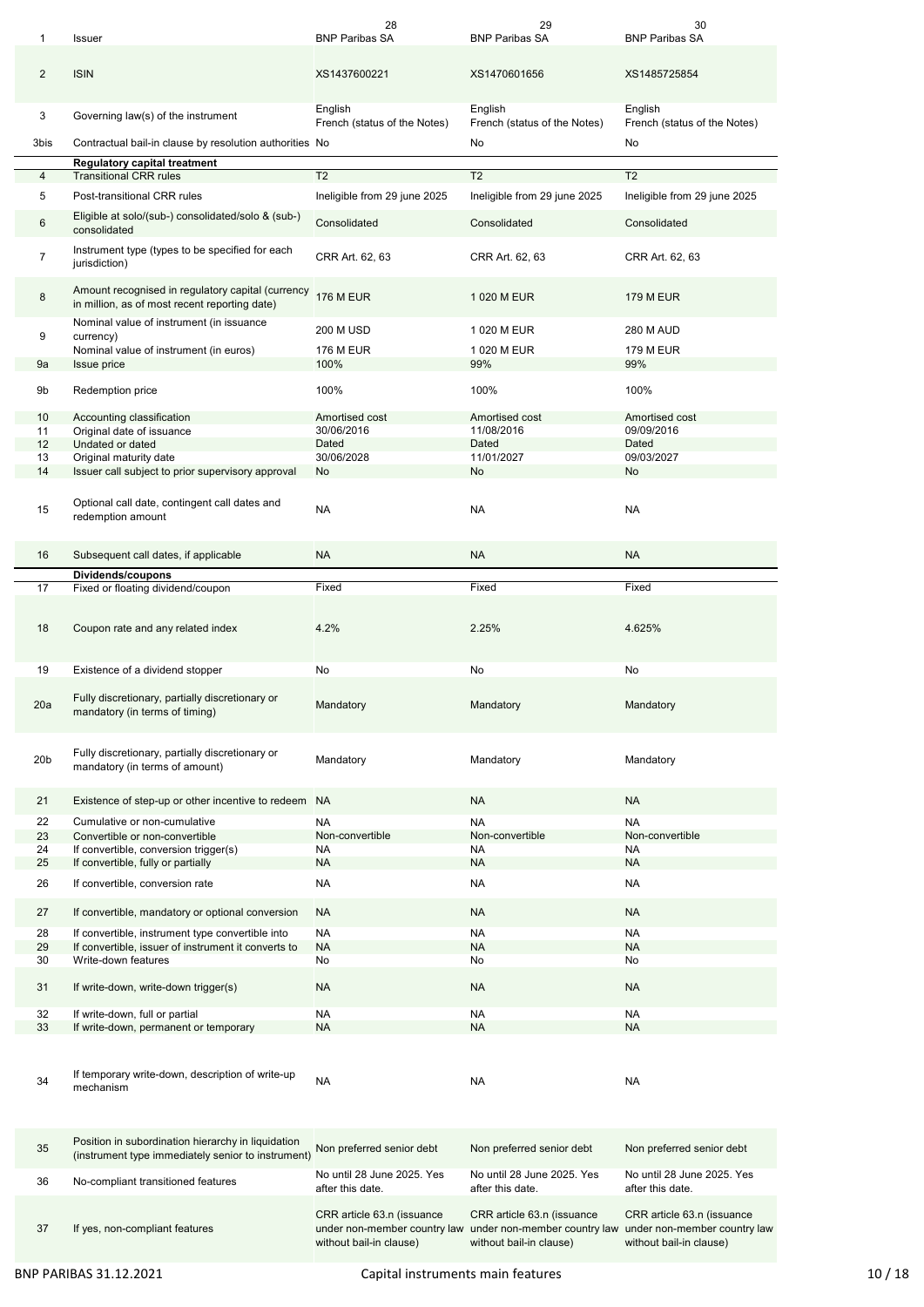| 1               | Issuer                                                                                                                                         | 31<br><b>BNP Paribas SA</b>                           | 32<br><b>BNP Paribas SA</b>             | 33<br><b>BNP Paribas SA</b>                     |
|-----------------|------------------------------------------------------------------------------------------------------------------------------------------------|-------------------------------------------------------|-----------------------------------------|-------------------------------------------------|
| 2               | <b>ISIN</b>                                                                                                                                    | 144a: US05581KAC53<br>RegS: US05581LAC37              | XS1598060223                            | XS1628782390                                    |
| 3               | Governing law(s) of the instrument                                                                                                             | <b>New York State</b><br>French (status of the Notes) | English<br>French (status of the Notes) | English<br>French (status of the Notes)         |
| 3bis            | Contractual bail-in clause by resolution authorities Yes                                                                                       |                                                       | Yes                                     | Yes                                             |
| 4               | <b>Regulatory capital treatment</b><br><b>Transitional CRR rules</b>                                                                           | $\overline{12}$                                       | T2                                      | T <sub>2</sub>                                  |
|                 |                                                                                                                                                | T <sub>2</sub>                                        | T <sub>2</sub>                          |                                                 |
| 5               | Post-transitional CRR rules                                                                                                                    |                                                       |                                         | T <sub>2</sub>                                  |
| 6               | Eligible at solo/(sub-) consolidated/solo & (sub-)<br>consolidated                                                                             | Consolidated                                          | Consolidated                            | Consolidated                                    |
| $\overline{7}$  | Instrument type (types to be specified for each<br>jurisdiction)                                                                               | CRR Art.62, 63                                        | CRR Art. 62, 63                         | CRR Art. 62, 63                                 |
| 8               | Amount recognised in regulatory capital (currency<br>in million, as of most recent reporting date)<br>Nominal value of instrument (in issuance | 1 406 M EUR                                           | <b>38 M EUR</b>                         | <b>24 M EUR</b>                                 |
| 9               | currency)                                                                                                                                      | 1 600 M USD                                           | 5 000 M JPY                             | 3 200 M JPY                                     |
|                 | Nominal value of instrument (in euros)                                                                                                         | 1 406 M EUR                                           | <b>38 M EUR</b>                         | <b>24 M EUR</b>                                 |
| 9a              | Issue price                                                                                                                                    | 100%                                                  | 100%                                    | 100%                                            |
|                 |                                                                                                                                                |                                                       |                                         |                                                 |
| 9b<br>10        | Redemption price<br>Accounting classification                                                                                                  | 100%<br>Amortised cost                                | 100%<br>Amortised cost                  | 100%<br>Amortised cost                          |
| 11              | Original date of issuance                                                                                                                      | 13/03/2017                                            | 13/04/2017                              | 12/06/2017                                      |
| 12              | Undated or dated                                                                                                                               | Dated                                                 | Dated                                   | Dated                                           |
| 13              | Original maturity date                                                                                                                         | 13/03/2027                                            | 13/04/2027                              | 12/06/2029                                      |
| 14              | Issuer call subject to prior supervisory approval                                                                                              | No                                                    | No                                      | Yes                                             |
| 15              | Optional call date, contingent call dates and<br>redemption amount                                                                             | <b>NA</b>                                             | <b>NA</b>                               | 12/06/2024                                      |
| 16              | Subsequent call dates, if applicable                                                                                                           | <b>NA</b>                                             | <b>NA</b>                               | Every 6 months                                  |
|                 | Dividends/coupons                                                                                                                              |                                                       |                                         |                                                 |
| 17              | Fixed or floating dividend/coupon                                                                                                              | Fixed                                                 | Fixed                                   | Fixed to floating                               |
| 18              | Coupon rate and any related index                                                                                                              | 4.625%                                                | 1.252%                                  | 0.813% and then: JPY 6-month<br>$LIBOR + 0.62%$ |
|                 |                                                                                                                                                |                                                       |                                         |                                                 |
| 19              | Existence of a dividend stopper                                                                                                                | Non                                                   | No                                      | No                                              |
| 20a             | Fully discretionary, partially discretionary or<br>mandatory (in terms of timing)                                                              | Mandatory                                             | Mandatory                               | Mandatory                                       |
| 20 <sub>b</sub> | Fully discretionary, partially discretionary or<br>mandatory (in terms of amount)                                                              | Mandatory                                             | Mandatory                               | Mandatory                                       |
| 21              | Existence of step-up or other incentive to redeem NA                                                                                           |                                                       | <b>NA</b>                               | No                                              |
|                 |                                                                                                                                                |                                                       |                                         |                                                 |
| 22              | Cumulative or non-cumulative                                                                                                                   | <b>NA</b>                                             | <b>NA</b>                               | <b>NA</b>                                       |
| 23<br>24        | Convertible or non-convertible                                                                                                                 | Non-convertible<br>NA                                 | Non-convertible<br>NA                   | Non-convertible<br><b>NA</b>                    |
| 25              | If convertible, conversion trigger(s)<br>If convertible, fully or partially                                                                    | <b>NA</b>                                             | <b>NA</b>                               | <b>NA</b>                                       |
| 26              | If convertible, conversion rate                                                                                                                | NA                                                    | NA                                      | <b>NA</b>                                       |
| 27              | If convertible, mandatory or optional conversion                                                                                               | <b>NA</b>                                             | <b>NA</b>                               | <b>NA</b>                                       |
|                 |                                                                                                                                                |                                                       |                                         |                                                 |
| 28              | If convertible, instrument type convertible into                                                                                               | <b>NA</b>                                             | <b>NA</b>                               | <b>NA</b>                                       |
| 29<br>30        | If convertible, issuer of instrument it converts to<br>Write-down features                                                                     | <b>NA</b><br>Non                                      | <b>NA</b><br>No                         | <b>NA</b><br>No                                 |
| 31              | If write-down, write-down trigger(s)                                                                                                           | <b>NA</b>                                             | <b>NA</b>                               | <b>NA</b>                                       |
| 32              | If write-down, full or partial                                                                                                                 | NA                                                    | NA                                      | NA                                              |
| 33              | If write-down, permanent or temporary                                                                                                          | <b>NA</b>                                             | <b>NA</b>                               | <b>NA</b>                                       |
| 34              | If temporary write-down, description of write-up<br>mechanism                                                                                  | <b>NA</b>                                             | NA                                      | <b>NA</b>                                       |
| 35              | Position in subordination hierarchy in liquidation<br>(instrument type immediately senior to instrument)                                       | Non preferred senior debt                             | Non preferred senior debt               | Non preferred senior debt                       |
| 36              | No-compliant transitioned features                                                                                                             | No                                                    | No                                      | No                                              |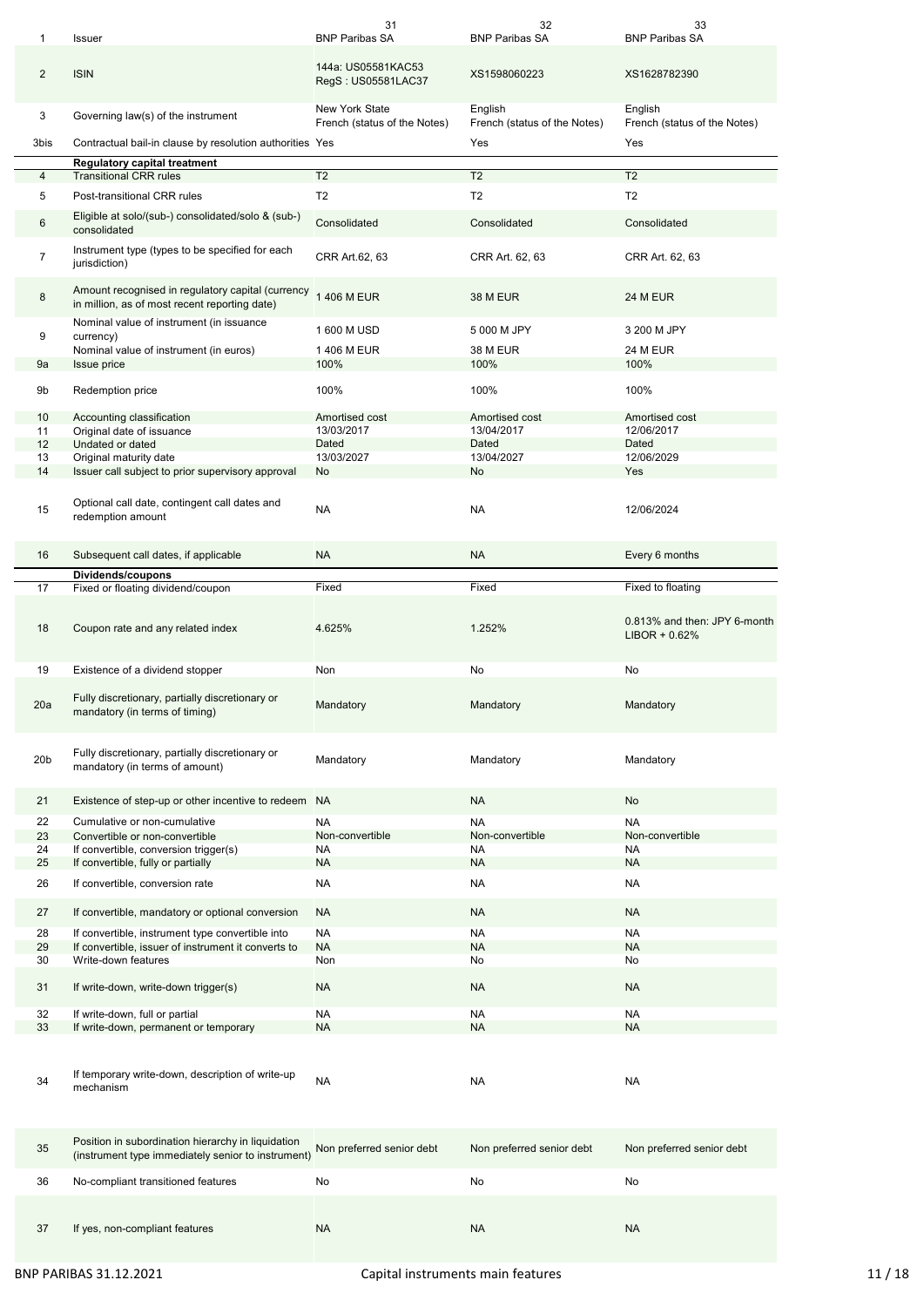| 1               | Issuer                                                                                                   | 34<br><b>BNP Paribas SA</b>                                       | 35<br><b>BNP Paribas SA</b>                      | 36<br><b>BNP Paribas SA</b>                      |
|-----------------|----------------------------------------------------------------------------------------------------------|-------------------------------------------------------------------|--------------------------------------------------|--------------------------------------------------|
| $\overline{2}$  | <b>ISIN</b>                                                                                              | 144a: US09659T2A84<br>RegS: US09660V2A05                          | XS1892382158                                     | XS1894622635                                     |
| 3               | Governing law(s) of the instrument                                                                       | <b>New York State</b><br>French (status of the Notes)             | English<br>French (status of the Notes)          | English<br>French (status of the Notes)          |
| 3bis            | Contractual bail-in clause by resolution authorities Yes                                                 |                                                                   | Yes                                              | Yes                                              |
| 4               | <b>Regulatory capital treatment</b><br><b>Transitional CRR rules</b>                                     | T <sub>2</sub>                                                    | T <sub>2</sub>                                   | T <sub>2</sub>                                   |
| 5               | Post-transitional CRR rules                                                                              | T <sub>2</sub>                                                    | T <sub>2</sub>                                   | T <sub>2</sub>                                   |
|                 | Eligible at solo/(sub-) consolidated/solo & (sub-)                                                       |                                                                   |                                                  |                                                  |
| 6               | consolidated<br>Instrument type (types to be specified for each                                          | Consolidated                                                      | Consolidated                                     | Consolidated                                     |
| $\overline{7}$  | jurisdiction)                                                                                            | CRR Art.62, 63                                                    | CRR Art.62, 63                                   | CRR Art.62, 63                                   |
| 8               | Amount recognised in regulatory capital (currency<br>in million, as of most recent reporting date)       | 1 092 M EUR                                                       | <b>176 M EUR</b>                                 | 69 M EUR                                         |
| 9               | Nominal value of instrument (in issuance<br>currency)                                                    | 1 250 M USD                                                       | <b>275 M AUD</b>                                 | 9 000 M JPY                                      |
|                 | Nominal value of instrument (in euros)                                                                   | 1 099 M EUR                                                       | <b>176 M EUR</b>                                 | 69 M EUR                                         |
| 9a              | <b>Issue price</b>                                                                                       | 100%                                                              | 99%                                              | 100%                                             |
| 9b              | Redemption price                                                                                         | 100%                                                              | 100%                                             | 100%                                             |
| 10              | Accounting classification                                                                                | Amortised cost                                                    | Amortised cost                                   | Amortised cost                                   |
| 11<br>12        | Original date of issuance<br>Undated or dated                                                            | 01/03/2018<br>Dated                                               | 12/10/2018<br>Dated                              | 18/10/2018<br>Dated                              |
| 13              | Original maturity date                                                                                   | 01/03/2033                                                        | 12/10/2033                                       | 18/10/2028                                       |
| 14              | Issuer call subject to prior supervisory approval                                                        | Yes                                                               | Yes                                              | Yes                                              |
| 15              | Optional call date, contingent call dates and<br>redemption amount                                       | 01/03/2028                                                        | 12/10/2028                                       | 18/10/2023                                       |
| 16              | Subsequent call dates, if applicable                                                                     | No                                                                | No                                               | Every 6 months                                   |
| 17              | Dividends/coupons<br>Fixed or floating dividend/coupon                                                   | Fixed (resettable)                                                | Fixed (resettable)                               | Fixed to floating                                |
|                 |                                                                                                          |                                                                   |                                                  |                                                  |
| 18              | Coupon rate and any related index                                                                        | 4.375%;<br>revisable at 1st call: USD 5-<br>year mid-swap +1.483% | 4.875% and then: AUD 5-year<br>mid-swap $+2.21%$ | 1.104% and then: JPY 6-month<br>$LIBOR + 0.90\%$ |
|                 |                                                                                                          |                                                                   |                                                  |                                                  |
| 19              | Existence of a dividend stopper                                                                          | No                                                                | No                                               | No                                               |
| 20a             | Fully discretionary, partially discretionary or<br>mandatory (in terms of timing)                        | Mandatory                                                         | Mandatory                                        | Mandatory                                        |
| 20 <sub>b</sub> | Fully discretionary, partially discretionary or<br>mandatory (in terms of amount)                        | Mandatory                                                         | Mandatory                                        | Mandatory                                        |
| 21              | Existence of step-up or other incentive to redeem No                                                     |                                                                   | No                                               | No                                               |
| 22              | Cumulative or non-cumulative                                                                             | <b>NA</b>                                                         | <b>NA</b>                                        | <b>NA</b>                                        |
| 23              | Convertible or non-convertible                                                                           | Non-convertible                                                   | Non-convertible                                  | Non-convertible                                  |
| 24              | If convertible, conversion trigger(s)                                                                    | NA                                                                | NA                                               | <b>NA</b>                                        |
| 25              | If convertible, fully or partially                                                                       | <b>NA</b>                                                         | <b>NA</b>                                        | <b>NA</b>                                        |
| 26              | If convertible, conversion rate                                                                          | NA                                                                | <b>NA</b>                                        | <b>NA</b>                                        |
| 27              | If convertible, mandatory or optional conversion                                                         | <b>NA</b>                                                         | <b>NA</b>                                        | <b>NA</b>                                        |
| 28              | If convertible, instrument type convertible into                                                         | <b>NA</b>                                                         | <b>NA</b>                                        | <b>NA</b>                                        |
| 29              | If convertible, issuer of instrument it converts to                                                      | <b>NA</b>                                                         | <b>NA</b>                                        | <b>NA</b>                                        |
| 30<br>31        | Write-down features<br>If write-down, write-down trigger(s)                                              | No<br><b>NA</b>                                                   | No<br><b>NA</b>                                  | No<br><b>NA</b>                                  |
|                 |                                                                                                          |                                                                   |                                                  |                                                  |
| 32              | If write-down, full or partial                                                                           | NA                                                                | NA                                               | <b>NA</b>                                        |
| 33              | If write-down, permanent or temporary                                                                    | <b>NA</b>                                                         | <b>NA</b>                                        | <b>NA</b>                                        |
| 34              | If temporary write-down, description of write-up<br>mechanism                                            | NA                                                                | NA                                               | <b>NA</b>                                        |
| 35              | Position in subordination hierarchy in liquidation<br>(instrument type immediately senior to instrument) | Non preferred senior debt                                         | Non preferred senior debt                        | Non preferred senior debt                        |
| 36              | No-compliant transitioned features                                                                       | No                                                                | No                                               | No                                               |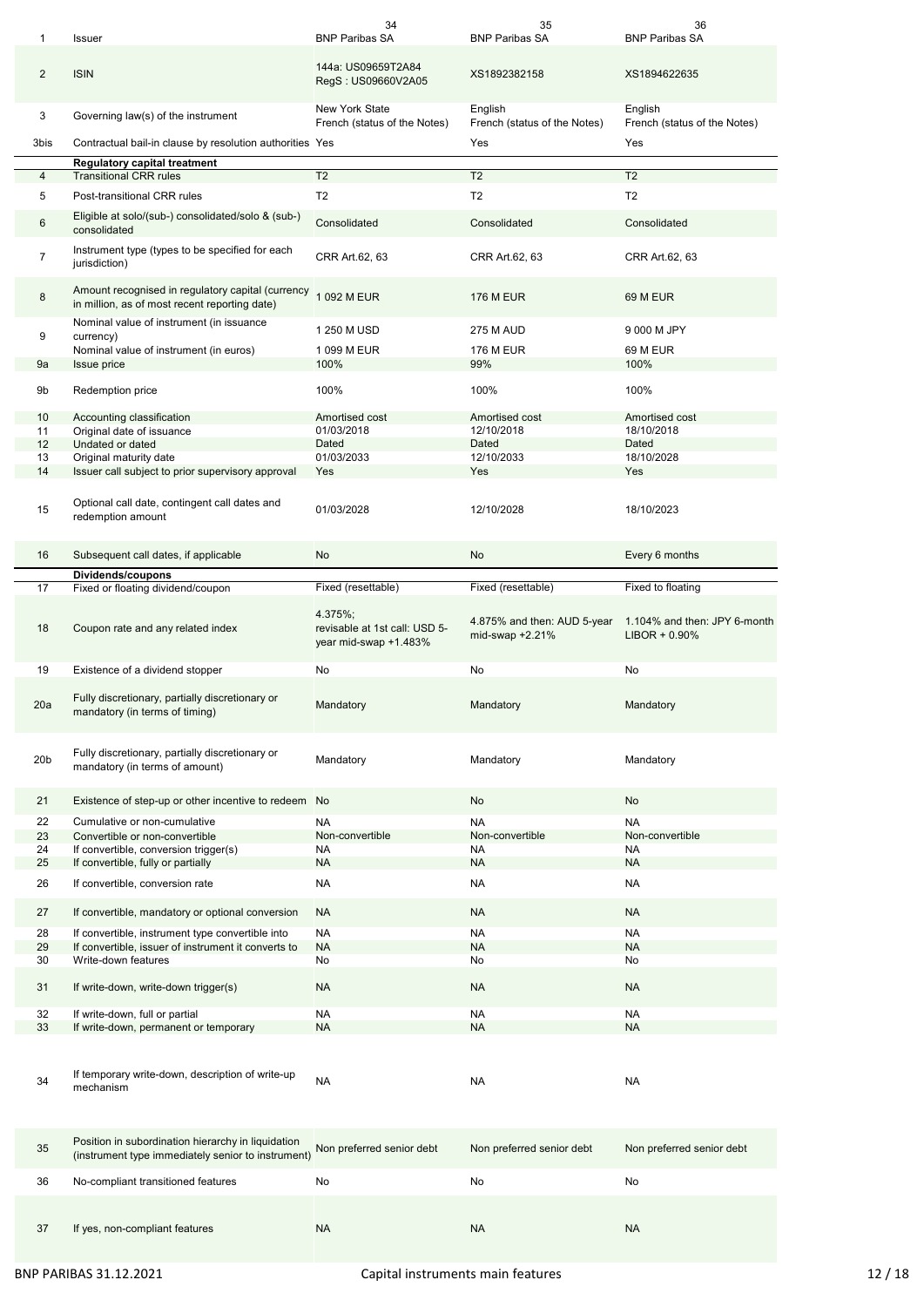| 1               | Issuer                                                                                                   | 37<br><b>BNP Paribas SA</b>                    | 38<br><b>BNP Paribas SA</b>                                      | 39<br><b>BNP Paribas SA</b> |
|-----------------|----------------------------------------------------------------------------------------------------------|------------------------------------------------|------------------------------------------------------------------|-----------------------------|
| 2               | <b>ISIN</b>                                                                                              | FR0013381704                                   | XS1937699939                                                     | FR0013431277                |
| 3               | Governing law(s) of the instrument                                                                       | French (including the status of<br>the Notes)  | English<br>French (status of the Notes)                          | French                      |
| 3bis            | Contractual bail-in clause by resolution authorities N/A - EU regulation - FR                            |                                                | Yes                                                              | N/A - EU regulation - FR    |
|                 | <b>Regulatory capital treatment</b>                                                                      |                                                |                                                                  |                             |
| 4               | <b>Transitional CRR rules</b>                                                                            | T <sub>2</sub>                                 | T <sub>2</sub>                                                   | T <sub>2</sub>              |
| 5               | Post-transitional CRR rules                                                                              | T <sub>2</sub>                                 | T <sub>2</sub>                                                   | T <sub>2</sub>              |
| 6               | Eligible at solo/(sub-) consolidated/solo & (sub-)<br>consolidated                                       | Consolidated                                   | Consolidated                                                     | Consolidated                |
| $\overline{7}$  | Instrument type (types to be specified for each<br>jurisdiction)                                         | CRR Art.62, 63                                 | CRR Art.62, 63                                                   | CRR Art.62, 63              |
| 8               | Amount recognised in regulatory capital (currency<br>in million, as of most recent reporting date)       | <b>500 M EUR</b>                               | <b>163 M EUR</b>                                                 | 1 025 M EUR                 |
| 9               | Nominal value of instrument (in issuance                                                                 | <b>500 M EUR</b>                               | 250 M SGD                                                        | 1 000 M EUR                 |
|                 | currency)<br>Nominal value of instrument (in euros)                                                      | 500 M EUR                                      | <b>163 M EUR</b>                                                 | 1 025 M EUR                 |
| 9a              | <b>Issue price</b>                                                                                       | 99%                                            | 100%                                                             | 100%                        |
| 9b              | Redemption price                                                                                         | 100%                                           | 100%                                                             | 100%                        |
| 10              | Accounting classification                                                                                | Amortised cost                                 | Amortised cost                                                   | Amortised cost              |
| 11              | Original date of issuance                                                                                | 20/11/2018                                     | 22/01/2019                                                       | 02/07/2019                  |
| 12              | Undated or dated                                                                                         | Dated                                          | Dated                                                            | Dated                       |
| 13              | Original maturity date                                                                                   | 20/11/2030                                     | 22/01/2029                                                       | 02/07/2031                  |
| 14              | Issuer call subject to prior supervisory approval                                                        | Yes                                            | Yes                                                              | No                          |
| 15              | Optional call date, contingent call dates and<br>redemption amount                                       | 20/11/2025                                     | 22/01/2024                                                       | <b>NA</b>                   |
| 16              | Subsequent call dates, if applicable                                                                     | No                                             | No                                                               | <b>NA</b>                   |
|                 | Dividends/coupons                                                                                        |                                                | Fixed (resettable)                                               | Fixed                       |
| 17              | Fixed or floating dividend/coupon                                                                        | Fixed (resettable)                             |                                                                  |                             |
| 18              | Coupon rate and any related index                                                                        | 2.375% and then: EUR 5-year<br>mid-swap +1.85% | 4.35%:<br>revisable at 1st call: SGD 5-<br>year mid-swap +2.385% | 1.625%                      |
| 19              | Existence of a dividend stopper                                                                          | No                                             | No                                                               | No                          |
|                 |                                                                                                          |                                                |                                                                  |                             |
| 20a             | Fully discretionary, partially discretionary or<br>mandatory (in terms of timing)                        | Mandatory                                      | Mandatory                                                        | Mandatory                   |
| 20 <sub>b</sub> | Fully discretionary, partially discretionary or<br>mandatory (in terms of amount)                        | Mandatory                                      | Mandatory                                                        | Mandatory                   |
| 21              | Existence of step-up or other incentive to redeem No                                                     |                                                | No                                                               | No                          |
| 22              | Cumulative or non-cumulative                                                                             | <b>NA</b>                                      | <b>NA</b>                                                        | <b>NA</b>                   |
| 23              | Convertible or non-convertible                                                                           | Non-convertible                                | Non-convertible                                                  | Non-convertible             |
| 24              | If convertible, conversion trigger(s)                                                                    | NA                                             | NA                                                               | <b>NA</b>                   |
| 25              | If convertible, fully or partially                                                                       | <b>NA</b>                                      | <b>NA</b>                                                        | <b>NA</b>                   |
| 26              | If convertible, conversion rate                                                                          | NA                                             | <b>NA</b>                                                        | <b>NA</b>                   |
| 27              | If convertible, mandatory or optional conversion                                                         | <b>NA</b>                                      | <b>NA</b>                                                        | <b>NA</b>                   |
| 28              | If convertible, instrument type convertible into                                                         | <b>NA</b>                                      | <b>NA</b>                                                        | <b>NA</b>                   |
| 29              | If convertible, issuer of instrument it converts to                                                      | <b>NA</b>                                      | <b>NA</b>                                                        | <b>NA</b>                   |
| 30              | Write-down features                                                                                      | No                                             | No                                                               | No                          |
| 31              | If write-down, write-down trigger(s)                                                                     | <b>NA</b>                                      | <b>NA</b>                                                        | <b>NA</b>                   |
| 32              | If write-down, full or partial                                                                           | NA                                             | NA                                                               | <b>NA</b>                   |
| 33              | If write-down, permanent or temporary                                                                    | <b>NA</b>                                      | <b>NA</b>                                                        | <b>NA</b>                   |
|                 |                                                                                                          |                                                |                                                                  |                             |
| 34              | If temporary write-down, description of write-up<br>mechanism                                            | NA                                             | NA                                                               | <b>NA</b>                   |
| 35              | Position in subordination hierarchy in liquidation<br>(instrument type immediately senior to instrument) | Non preferred senior debt                      | Non preferred senior debt                                        | Non preferred senior debt   |
| 36              | No-compliant transitioned features                                                                       | No                                             | No                                                               | No                          |
| 37              | If yes, non-compliant features                                                                           | <b>NA</b>                                      | <b>NA</b>                                                        | <b>NA</b>                   |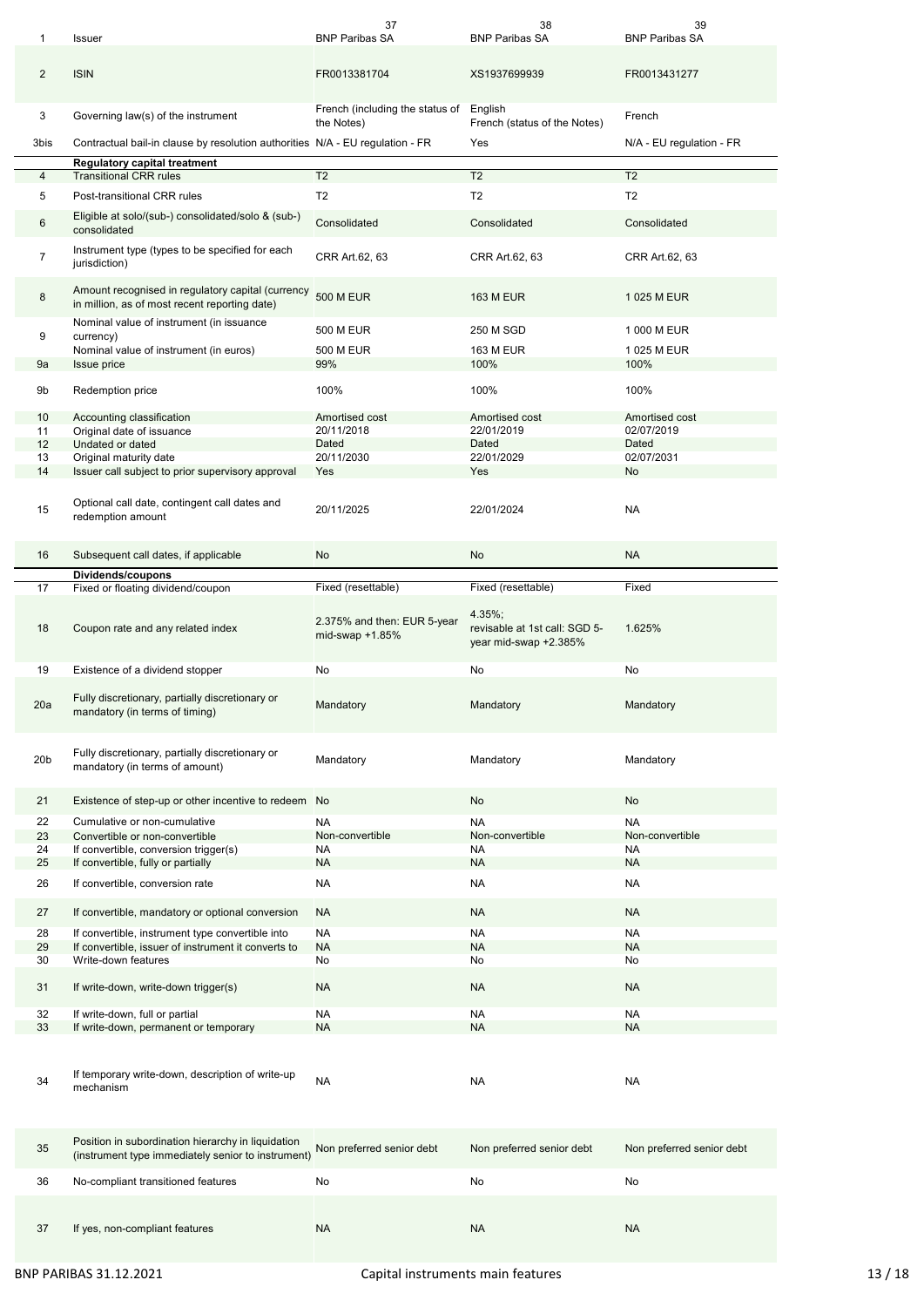| 1               | <b>Issuer</b>                                                                                            | 40<br><b>BNP Paribas SA</b>                              | 41<br><b>BNP Paribas SA</b> | 42<br><b>BNP Paribas SA</b>                           |
|-----------------|----------------------------------------------------------------------------------------------------------|----------------------------------------------------------|-----------------------------|-------------------------------------------------------|
| $\overline{2}$  | <b>ISIN</b>                                                                                              | FR0013448180                                             | FR0013476611                | 144a: US09659T2B67<br>RegS: US09660V2B87              |
| 3               | Governing law(s) of the instrument                                                                       | French                                                   | French                      | <b>New York State</b><br>French (status of the Notes) |
| 3bis            | Contractual bail-in clause by resolution authorities N/A - EU regulation - FR                            |                                                          | N/A - EU regulation - FR    | Yes                                                   |
| 4               | Regulatory capital treatment<br><b>Transitional CRR rules</b>                                            | $\overline{12}$                                          | T <sub>2</sub>              | T <sub>2</sub>                                        |
| 5               | Post-transitional CRR rules                                                                              | T <sub>2</sub>                                           | T <sub>2</sub>              | T <sub>2</sub>                                        |
|                 | Eligible at solo/(sub-) consolidated/solo & (sub-)                                                       |                                                          |                             |                                                       |
| 6               | consolidated                                                                                             | Consolidated                                             | Consolidated                | Consolidated                                          |
| $\overline{7}$  | Instrument type (types to be specified for each<br>jurisdiction)                                         | CRR Art.62, 63                                           | CRR Art. 62, 63             | CRR Art.62, 63                                        |
| 8               | Amount recognised in regulatory capital (currency<br>in million, as of most recent reporting date)       | 65 M EUR                                                 | 1 000 M EUR                 | 1 312 M EUR                                           |
| 9               | Nominal value of instrument (in issuance<br>currency)                                                    | 8 500 M JPY                                              | 1 000 M EUR                 | 1 500 M USD                                           |
|                 | Nominal value of instrument (in euros)                                                                   | 65 M EUR                                                 | 1 000 M EUR                 | 1 318 M EUR                                           |
| 9a              | Issue price                                                                                              | 100%                                                     | 100%                        | 100%                                                  |
|                 |                                                                                                          |                                                          |                             |                                                       |
| 9b              | Redemption price                                                                                         | 100%                                                     | 100%                        | 100%                                                  |
| 10              | Accounting classification                                                                                | Amortised cost                                           | Amortised cost              | Amortised cost                                        |
| 11<br>12        | Original date of issuance<br>Undated or dated                                                            | 25/09/2019<br>Dated                                      | 15/01/2020<br>Dated         | 12/08/2020<br>Dated                                   |
| 13              | Original maturity date                                                                                   | 25/09/2034                                               | 15/01/2032                  | 12/08/2035                                            |
| 14              | Issuer call subject to prior supervisory approval                                                        | Yes                                                      | Yes                         | Yes                                                   |
| 15              | Optional call date, contingent call dates and<br>redemption amount                                       | 25/09/2029                                               | 15/01/2027                  | 12/08/2030                                            |
| 16              | Subsequent call dates, if applicable                                                                     | For each interest rate payment<br>date                   | No                          | No                                                    |
|                 | Dividends/coupons                                                                                        |                                                          |                             |                                                       |
| 17              | Fixed or floating dividend/coupon                                                                        | Fixed to floating                                        | Fixed (resettable)          | Fixed (resettable)                                    |
| 18              | Coupon rate and any related index                                                                        | 1.058% and then: JPY 6-month 1.125% and then: EUR 5-year |                             | 2.588%; revisable at 1st call:                        |
|                 |                                                                                                          | $LIBOR + 1.00\%$                                         | mid-swap +1.20%             | CMT rate + 2.050%                                     |
| 19              | Existence of a dividend stopper                                                                          | No                                                       | No                          | No                                                    |
| 20a             | Fully discretionary, partially discretionary or<br>mandatory (in terms of timing)                        | Mandatory                                                | Mandatory                   | Mandatory                                             |
| 20 <sub>b</sub> | Fully discretionary, partially discretionary or<br>mandatory (in terms of amount)                        | Mandatory                                                | Mandatory                   | Mandatory                                             |
| 21              | Existence of step-up or other incentive to redeem No                                                     |                                                          | No                          | No                                                    |
|                 |                                                                                                          |                                                          |                             |                                                       |
| 22              | Cumulative or non-cumulative                                                                             | <b>NA</b>                                                | <b>NA</b>                   | Cumulative                                            |
| 23              | Convertible or non-convertible                                                                           | Non-convertible                                          | Non-convertible             | Non-convertible                                       |
| 24<br>25        | If convertible, conversion trigger(s)<br>If convertible, fully or partially                              | <b>NA</b><br>NA                                          | <b>NA</b><br><b>NA</b>      | NA<br><b>NA</b>                                       |
| 26              | If convertible, conversion rate                                                                          | <b>NA</b>                                                | <b>NA</b>                   | NA                                                    |
| 27              | If convertible, mandatory or optional conversion                                                         | <b>NA</b>                                                | <b>NA</b>                   | <b>NA</b>                                             |
|                 |                                                                                                          |                                                          |                             |                                                       |
| 28              | If convertible, instrument type convertible into                                                         | <b>NA</b>                                                | <b>NA</b>                   | <b>NA</b>                                             |
| 29<br>30        | If convertible, issuer of instrument it converts to<br>Write-down features                               | <b>NA</b><br>No                                          | <b>NA</b><br>No             | <b>NA</b><br>No                                       |
| 31              | If write-down, write-down trigger(s)                                                                     | <b>NA</b>                                                | <b>NA</b>                   | <b>NA</b>                                             |
|                 |                                                                                                          |                                                          |                             |                                                       |
| 32              | If write-down, full or partial                                                                           | <b>NA</b>                                                | <b>NA</b>                   | <b>NA</b>                                             |
| 33              | If write-down, permanent or temporary                                                                    | <b>NA</b>                                                | <b>NA</b>                   | <b>NA</b>                                             |
| 34              | If temporary write-down, description of write-up<br>mechanism                                            | <b>NA</b>                                                | <b>NA</b>                   | <b>NA</b>                                             |
| 35              | Position in subordination hierarchy in liquidation<br>(instrument type immediately senior to instrument) | Non preferred senior debt                                | Non preferred senior debt   | Non preferred senior debt                             |
| 36              | No-compliant transitioned features                                                                       | No                                                       | No                          | No                                                    |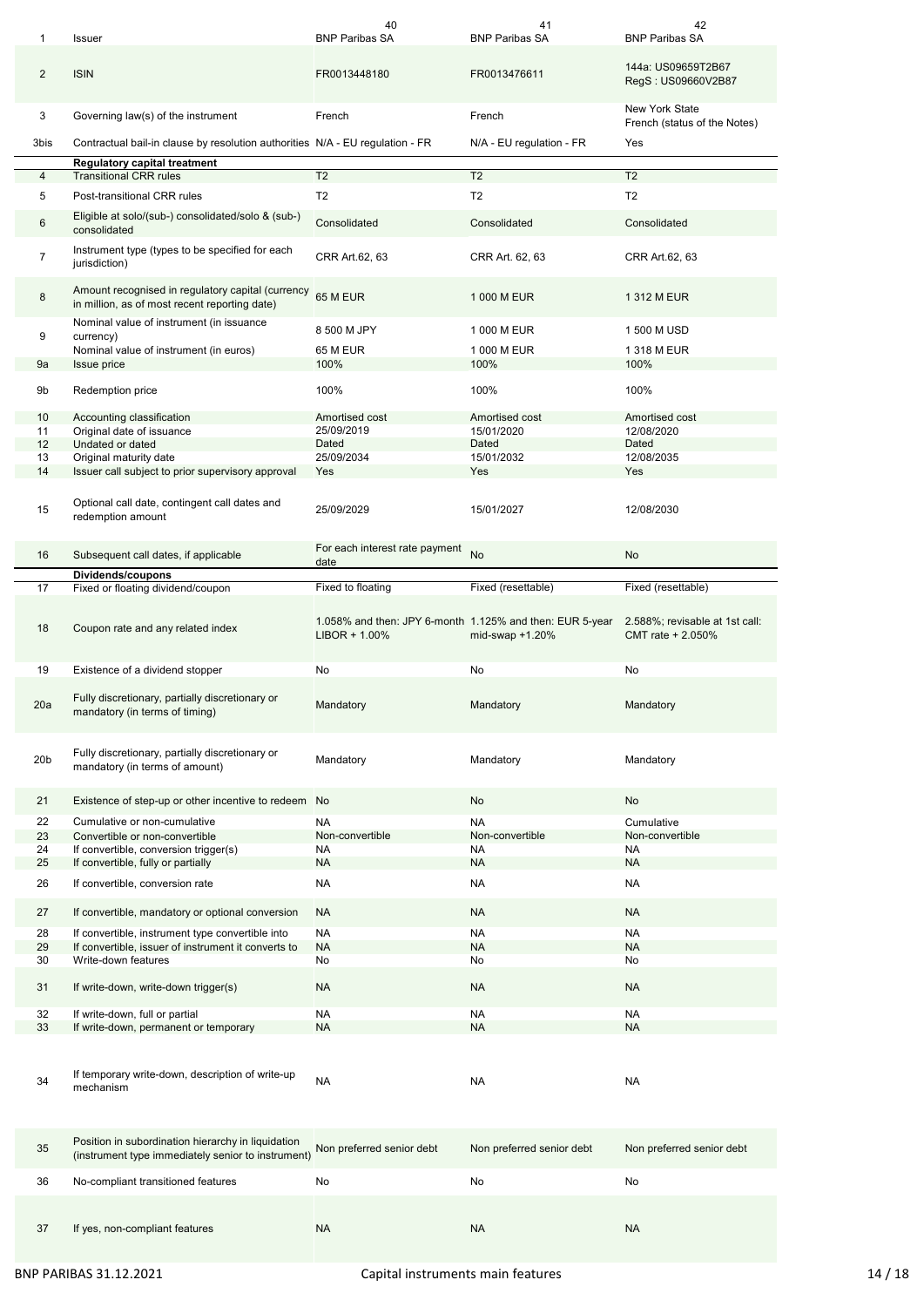| 1               | Issuer                                                                                                   | 43<br><b>BNP Paribas SA</b>                           | 44<br><b>BNP Paribas SA</b> | 45<br><b>BNP Paribas SA</b> |
|-----------------|----------------------------------------------------------------------------------------------------------|-------------------------------------------------------|-----------------------------|-----------------------------|
| 2               | <b>ISIN</b>                                                                                              | 144a: US09659T2C41<br>RegS: US09660V2C60              | FR0014003N10                | FR0014003XD4                |
| 3               | Governing law(s) of the instrument                                                                       | <b>New York State</b><br>French (status of the Notes) | French                      | French                      |
| 3bis            | Contractual bail-in clause by resolution authorities Yes                                                 |                                                       | N/A - EU regulation - FR    | N/A - EU regulation - FR    |
|                 | <b>Regulatory capital treatment</b>                                                                      |                                                       |                             |                             |
| 4               | <b>Transitional CRR rules</b>                                                                            | T <sub>2</sub>                                        | T <sub>2</sub>              | T <sub>2</sub>              |
| 5               | Post-transitional CRR rules                                                                              | T <sub>2</sub>                                        | T <sub>2</sub>              | T <sub>2</sub>              |
| 6               | Eligible at solo/(sub-) consolidated/solo & (sub-)<br>consolidated                                       | Consolidated                                          | Consolidated                | Consolidated                |
| $\overline{7}$  | Instrument type (types to be specified for each<br>jurisdiction)                                         | CRR Art.62, 63                                        | CRR Art.62, 63              | CRR Art.62, 63              |
| 8               | Amount recognised in regulatory capital (currency<br>in million, as of most recent reporting date)       | 1 098 M EUR                                           | 1 189 M EUR                 | <b>160 M EUR</b>            |
|                 | Nominal value of instrument (in issuance                                                                 | 1 250 M USD                                           | 1000 M GBP                  | <b>250 M AUD</b>            |
| 9               | currency)<br>Nominal value of instrument (in euros)                                                      | 1 098 M EUR                                           | 1 189 M EUR                 | <b>160 M EUR</b>            |
| 9a              | <b>Issue price</b>                                                                                       | 100%                                                  | 100%                        | 100%                        |
|                 |                                                                                                          |                                                       |                             |                             |
| 9b              | Redemption price                                                                                         | 100,00%                                               | 100%                        | 100%                        |
| 10              | Accounting classification                                                                                | Amortised cost                                        | Amortised cost              | Amortised cost              |
| 11              | Original date of issuance                                                                                | 26/01/2021                                            | 24/05/2021                  | 11/06/2021                  |
| 12              | Undated or dated                                                                                         | Dated<br>26/01/2041                                   | Dated                       | Dated                       |
| 13<br>14        | Original maturity date<br>Issuer call subject to prior supervisory approval                              | No                                                    | 24/05/2031<br>Yes           | 11/12/2031<br>Yes           |
|                 |                                                                                                          |                                                       |                             |                             |
| 15              | Optional call date, contingent call dates and<br>redemption amount                                       | <b>NA</b>                                             | 24/05/2026                  | 11/12/2026                  |
| 16              | Subsequent call dates, if applicable                                                                     | Every 5 years after the first call No                 |                             | No                          |
|                 | Dividends/coupons                                                                                        |                                                       |                             |                             |
| 17              | Fixed or floating dividend/coupon                                                                        | Fixed                                                 | Fixed (resettable)          | Fixed (resettable)          |
| 18              | Coupon rate and any related index                                                                        | 2.824%                                                | 2% then UKT+1.65%           | 3m BBSW+1.55%               |
| 19              | Existence of a dividend stopper                                                                          | No                                                    | No                          | No                          |
| 20a             | Fully discretionary, partially discretionary or<br>mandatory (in terms of timing)                        | Mandatory                                             | Mandatory                   | Mandatory                   |
| 20 <sub>b</sub> | Fully discretionary, partially discretionary or<br>mandatory (in terms of amount)                        | Mandatory                                             | Mandatory                   | Mandatory                   |
| 21              | Existence of step-up or other incentive to redeem No                                                     |                                                       | No                          | No                          |
| 22              |                                                                                                          | <b>NA</b>                                             | <b>NA</b>                   | <b>NA</b>                   |
|                 | Cumulative or non-cumulative                                                                             | Non-convertible                                       | Non-convertible             | Non-convertible             |
| 23<br>24        | Convertible or non-convertible<br>If convertible, conversion trigger(s)                                  | <b>NA</b>                                             | NA                          | <b>NA</b>                   |
| 25              | If convertible, fully or partially                                                                       | <b>NA</b>                                             | <b>NA</b>                   | <b>NA</b>                   |
| 26              |                                                                                                          | NA                                                    | <b>NA</b>                   | NA                          |
| 27              | If convertible, conversion rate<br>If convertible, mandatory or optional conversion                      | <b>NA</b>                                             | <b>NA</b>                   | <b>NA</b>                   |
|                 |                                                                                                          |                                                       |                             |                             |
| 28              | If convertible, instrument type convertible into                                                         | <b>NA</b>                                             | <b>NA</b>                   | <b>NA</b>                   |
| 29              | If convertible, issuer of instrument it converts to                                                      | <b>NA</b>                                             | <b>NA</b>                   | <b>NA</b>                   |
| 30<br>31        | Write-down features<br>If write-down, write-down trigger(s)                                              | No<br><b>NA</b>                                       | No<br><b>NA</b>             | No<br><b>NA</b>             |
|                 |                                                                                                          |                                                       |                             |                             |
| 32              | If write-down, full or partial                                                                           | NA                                                    | NA                          | NA                          |
| 33              | If write-down, permanent or temporary                                                                    | <b>NA</b>                                             | <b>NA</b>                   | <b>NA</b>                   |
| 34              | If temporary write-down, description of write-up<br>mechanism                                            | NA                                                    | NA                          | NA                          |
| 35              | Position in subordination hierarchy in liquidation<br>(instrument type immediately senior to instrument) | Non preferred senior debt                             | Non preferred senior debt   | Non preferred senior debt   |
| 36              | No-compliant transitioned features                                                                       | No                                                    | No                          | No                          |
|                 |                                                                                                          |                                                       |                             |                             |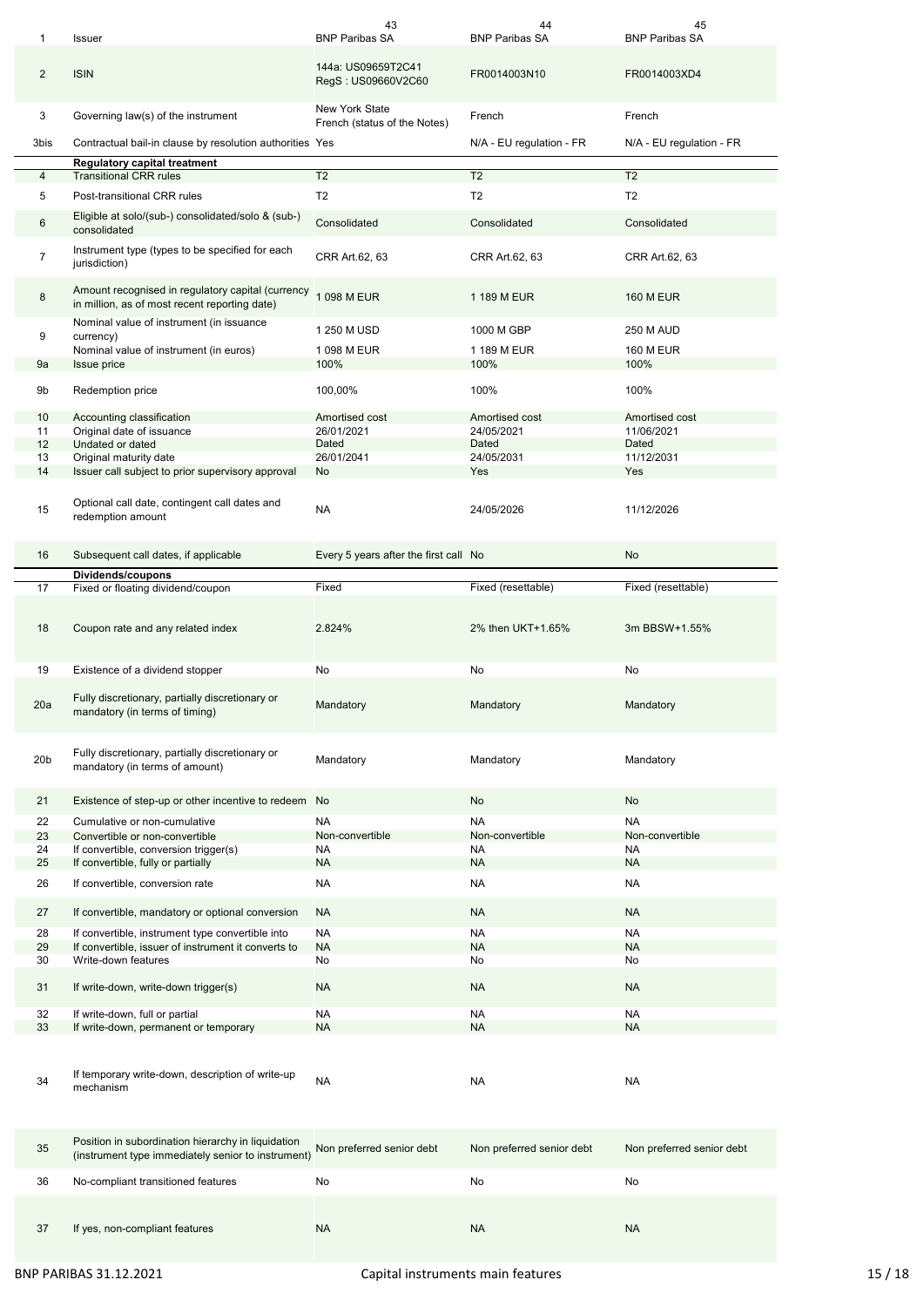| 1               | Issuer                                                                                                   | 46<br><b>BNP Paribas SA</b> | 47<br><b>BNP Paribas SA</b>                                                | 48<br><b>BNP Paribas SA</b>                 |
|-----------------|----------------------------------------------------------------------------------------------------------|-----------------------------|----------------------------------------------------------------------------|---------------------------------------------|
| 2               | <b>ISIN</b>                                                                                              | FR0014004792                | FR00140057U9                                                               | FR00140070V0                                |
| 3               | Governing law(s) of the instrument                                                                       | French                      | French                                                                     | French                                      |
| 3bis            | Contractual bail-in clause by resolution authorities N/A - EU regulation - FR                            |                             | N/A - EU regulation - FR                                                   | N/A - EU regulation - FR                    |
|                 | <b>Regulatory capital treatment</b>                                                                      |                             |                                                                            |                                             |
| 4               | <b>Transitional CRR rules</b>                                                                            | T2                          | T <sub>2</sub>                                                             | T <sub>2</sub>                              |
| 5               | Post-transitional CRR rules                                                                              | T <sub>2</sub>              | T <sub>2</sub>                                                             | T <sub>2</sub>                              |
| 6               | Eligible at solo/(sub-) consolidated/solo & (sub-)<br>consolidated                                       | Consolidated                | Consolidated                                                               | Consolidated                                |
| $\overline{7}$  | Instrument type (types to be specified for each<br>jurisdiction)                                         | CRR Art.62, 63              | CRR Art.62, 63                                                             | CRR Art.62, 63                              |
| 8               | Amount recognised in regulatory capital (currency<br>in million, as of most recent reporting date)       | 88 M EUR                    | 1 000 M EUR                                                                | 312 M EUR                                   |
|                 | Nominal value of instrument (in issuance                                                                 | 11 500 M JPY                | 1 000 M EUR                                                                | 312 M EUR                                   |
| 9               | currency)<br>Nominal value of instrument (in euros)                                                      | <b>88 M EUR</b>             | 1 000 M EUR                                                                | 312 M EUR                                   |
| 9a              | <b>Issue price</b>                                                                                       | 100%                        | 100%                                                                       | 100%                                        |
|                 |                                                                                                          |                             |                                                                            |                                             |
| 9b              | Redemption price                                                                                         | 100%                        | 100%                                                                       | 100%                                        |
| 10              | Accounting classification                                                                                | Amortised cost              | Amortised cost                                                             | Amortised cost                              |
| 11              | Original date of issuance                                                                                | 24/06/2021                  | 31/08/2021                                                                 | 14/12/2021                                  |
| 12              | Undated or dated                                                                                         | Dated                       | Dated                                                                      | Dated                                       |
| 13<br>14        | Original maturity date<br>Issuer call subject to prior supervisory approval                              | 24/06/2031<br>Yes           | 31/08/2033<br>Yes                                                          | 14/12/2031<br>Yes                           |
|                 |                                                                                                          |                             |                                                                            |                                             |
| 15              | Optional call date, contingent call dates and<br>redemption amount                                       | 24/06/2026                  | 31/08/2028                                                                 | 14/12/2026                                  |
| 16              | Subsequent call dates, if applicable                                                                     | No                          | N/A                                                                        | N/A                                         |
|                 | Dividends/coupons                                                                                        |                             |                                                                            |                                             |
| 17              | Fixed or floating dividend/coupon                                                                        | Fixed (resettable)          | Fixed (resettable)                                                         | Fixed (resettable)                          |
| 18              | Coupon rate and any related index                                                                        | 0.9% and then JGB+1.00%     | 0.875%, and then at reset date<br>EUR 5-Year Mid-Swap Rate +<br>1.17% p.a. | 3.90%, and then at reset date,<br>CGB+1.20% |
|                 |                                                                                                          |                             |                                                                            |                                             |
| 19              | Existence of a dividend stopper                                                                          | No                          | No                                                                         | No                                          |
| 20a             | Fully discretionary, partially discretionary or<br>mandatory (in terms of timing)                        | Mandatory                   | Mandatory                                                                  | Mandatory                                   |
| 20 <sub>b</sub> | Fully discretionary, partially discretionary or<br>mandatory (in terms of amount)                        | Mandatory                   | Mandatory                                                                  | Mandatory                                   |
| 21              |                                                                                                          |                             | No                                                                         | No                                          |
|                 | Existence of step-up or other incentive to redeem No                                                     |                             |                                                                            |                                             |
| 22              | Cumulative or non-cumulative                                                                             | <b>NA</b>                   | <b>NA</b>                                                                  | <b>NA</b>                                   |
| 23              | Convertible or non-convertible                                                                           | Non-convertible             | Non-convertible                                                            | Non-convertible                             |
| 24              | If convertible, conversion trigger(s)                                                                    | <b>NA</b>                   | NA                                                                         | <b>NA</b>                                   |
| 25              | If convertible, fully or partially                                                                       | <b>NA</b>                   | <b>NA</b>                                                                  | <b>NA</b>                                   |
| 26              | If convertible, conversion rate                                                                          | NA                          | <b>NA</b>                                                                  | NA                                          |
| 27              | If convertible, mandatory or optional conversion                                                         | <b>NA</b>                   | <b>NA</b>                                                                  | <b>NA</b>                                   |
| 28              | If convertible, instrument type convertible into                                                         | <b>NA</b>                   | <b>NA</b>                                                                  | <b>NA</b>                                   |
| 29              | If convertible, issuer of instrument it converts to                                                      | <b>NA</b>                   | <b>NA</b>                                                                  | <b>NA</b>                                   |
| 30              | Write-down features                                                                                      | No                          | Non                                                                        | Non                                         |
| 31              | If write-down, write-down trigger(s)                                                                     | <b>NA</b>                   | <b>NA</b>                                                                  | <b>NA</b>                                   |
|                 |                                                                                                          |                             |                                                                            |                                             |
| 32              | If write-down, full or partial                                                                           | NA                          | NA<br><b>NA</b>                                                            | NA<br><b>NA</b>                             |
| 33              | If write-down, permanent or temporary                                                                    | <b>NA</b>                   |                                                                            |                                             |
| 34              | If temporary write-down, description of write-up<br>mechanism                                            | NA                          | NA                                                                         | NA                                          |
| 35              | Position in subordination hierarchy in liquidation<br>(instrument type immediately senior to instrument) | Non preferred senior debt   | Non preferred senior debt                                                  | Non preferred senior debt                   |
| 36              | No-compliant transitioned features                                                                       | No                          | No                                                                         | No                                          |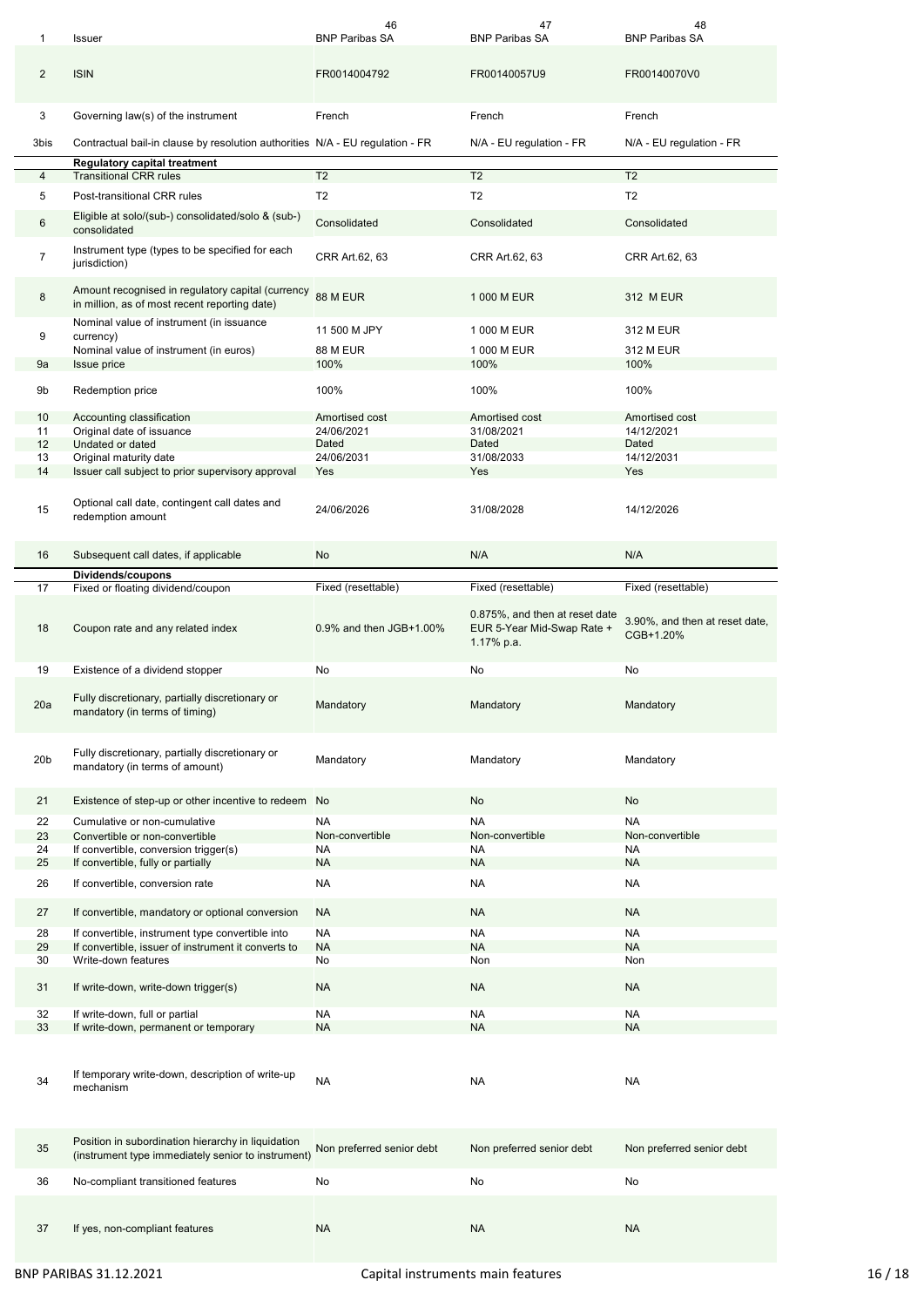| 1               | Issuer                                                                                                   | 49<br><b>BNP Paribas SA</b>         | 50<br><b>BNPP Fortis Funding</b>                   | 51<br><b>BGL BNP Paribas</b>    |
|-----------------|----------------------------------------------------------------------------------------------------------|-------------------------------------|----------------------------------------------------|---------------------------------|
| $\overline{2}$  | <b>ISIN</b>                                                                                              | Other T2 < 5 M EUR nominal<br>value | XS0123739533                                       | XS0221500068                    |
| 3               | Governing law(s) of the instrument                                                                       |                                     | Luxembourg                                         | Luxembourg                      |
| 3bis            | Contractual bail-in clause by resolution authorities                                                     |                                     | No                                                 | N/A - EU regulation - Lux       |
| $\overline{4}$  | Regulatory capital treatment<br><b>Transitional CRR rules</b>                                            | $\overline{12}$                     | T <sub>2</sub>                                     | $\overline{12}$                 |
|                 |                                                                                                          |                                     |                                                    |                                 |
| 5               | Post-transitional CRR rules                                                                              | T <sub>2</sub>                      | Ineligible from 1 January 2022                     | T2                              |
| 6               | Eligible at solo/(sub-) consolidated/solo & (sub-)<br>consolidated                                       | Consolidated                        | Solo/ Consolidated                                 | Solo/ Consolidated              |
| $\overline{7}$  | Instrument type (types to be specified for each<br>jurisdiction)                                         | CRR Art. 62, 63                     | CRR Art. 62, 63                                    | CRR Art. 62, 63                 |
| 8               | Amount recognised in regulatory capital (currency<br>in million, as of most recent reporting date)       | 22 M EUR                            | <b>31 M EUR</b>                                    | <b>28 M EUR</b>                 |
|                 | Nominal value of instrument (in issuance                                                                 | <b>39 M EUR</b>                     | <b>30 M EUR</b>                                    | <b>20 M EUR</b>                 |
| 9               | currency)<br>Nominal value of instrument (in euros)                                                      | 32 M EUR                            | <b>30 M EUR</b>                                    | <b>20 M EUR</b>                 |
| 9a              | Issue price                                                                                              |                                     | 100%                                               | 100%                            |
|                 |                                                                                                          |                                     |                                                    |                                 |
| 9b              | Redemption price                                                                                         | 100%                                | 100%                                               | 100%                            |
| 10<br>11        | Accounting classification<br>Original date of issuance                                                   | Amortised cost                      | Amortised cost<br>25/01/2001                       | Fair value option<br>21/06/2005 |
| 12              | Undated or dated                                                                                         |                                     | Dated                                              | Dated                           |
| 13              | Original maturity date                                                                                   |                                     | 27/01/2031                                         | 21/06/2035                      |
| 14              | Issuer call subject to prior supervisory approval                                                        |                                     | No                                                 | No                              |
| 15              | Optional call date, contingent call dates and<br>redemption amount                                       |                                     | NA                                                 | <b>NA</b>                       |
| 16              | Subsequent call dates, if applicable                                                                     |                                     | <b>NA</b>                                          | <b>NA</b>                       |
|                 | Dividends/coupons                                                                                        |                                     |                                                    |                                 |
| 17              | Fixed or floating dividend/coupon                                                                        |                                     | Fixed                                              | Floating                        |
| 18              | Coupon rate and any related index                                                                        |                                     | 6.45%                                              | <b>CMS</b> linked               |
| 19              | Existence of a dividend stopper                                                                          |                                     | No                                                 | No                              |
| 20a             | Fully discretionary, partially discretionary or<br>mandatory (in terms of timing)                        |                                     | Mandatory                                          | Mandatory                       |
| 20 <sub>b</sub> | Fully discretionary, partially discretionary or<br>mandatory (in terms of amount)                        |                                     | Mandatory                                          | Mandatory                       |
| 21              | Existence of step-up or other incentive to redeem                                                        |                                     | <b>NA</b>                                          | <b>NA</b>                       |
| 22              | Cumulative or non-cumulative                                                                             | <b>NA</b>                           | <b>NA</b>                                          | <b>NA</b>                       |
| 23              | Convertible or non-convertible                                                                           |                                     | Non-convertible                                    | Non-convertible                 |
| 24              | If convertible, conversion trigger(s)                                                                    |                                     | <b>NA</b>                                          | <b>NA</b>                       |
| 25              | If convertible, fully or partially                                                                       |                                     | <b>NA</b>                                          | <b>NA</b>                       |
| 26              | If convertible, conversion rate                                                                          |                                     | <b>NA</b>                                          | <b>NA</b>                       |
| 27              | If convertible, mandatory or optional conversion                                                         |                                     | <b>NA</b>                                          | <b>NA</b>                       |
| 28              | If convertible, instrument type convertible into                                                         |                                     | NA                                                 | <b>NA</b>                       |
| 29<br>30        | If convertible, issuer of instrument it converts to<br>Write-down features                               | No                                  | <b>NA</b><br>No                                    | <b>NA</b><br>No                 |
| 31              | If write-down, write-down trigger(s)                                                                     | <b>NA</b>                           | <b>NA</b>                                          | <b>NA</b>                       |
|                 |                                                                                                          |                                     |                                                    |                                 |
| 32              | If write-down, full or partial                                                                           | NA                                  | NA                                                 | <b>NA</b>                       |
| 33              | If write-down, permanent or temporary                                                                    | <b>NA</b>                           | <b>NA</b>                                          | <b>NA</b>                       |
| 34              | If temporary write-down, description of write-up<br>mechanism                                            | NA                                  | NA                                                 | <b>NA</b>                       |
| 35              | Position in subordination hierarchy in liquidation<br>(instrument type immediately senior to instrument) | Non preferred senior debt           | Non preferred senior debt                          | Non preferred senior debt       |
| 36              | No-compliant transitioned features                                                                       | No                                  | No until 31 December 2021.<br>Yes after this date. | No                              |
| 37              | If yes, non-compliant features                                                                           | <b>NA</b>                           | CRR article 63.a (Issuance by<br>SPV)              | <b>NA</b>                       |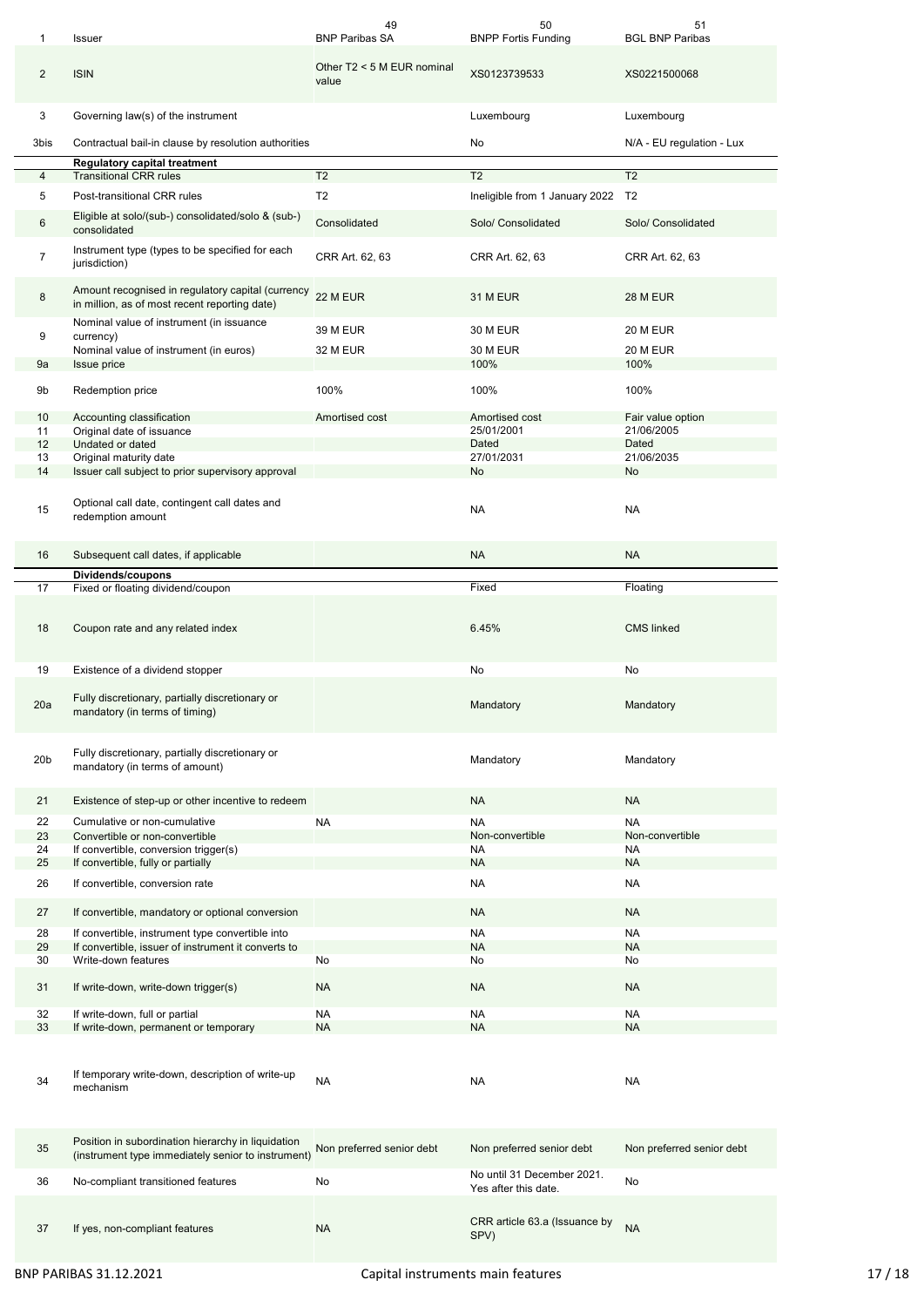|                 |                                                                                                          | 52                                                    | 53                                                                                       |
|-----------------|----------------------------------------------------------------------------------------------------------|-------------------------------------------------------|------------------------------------------------------------------------------------------|
| 1               | <b>Issuer</b>                                                                                            | <b>BMCI</b>                                           | <b>BMCI</b>                                                                              |
| $\overline{2}$  | <b>ISIN</b>                                                                                              | MA0000021578<br>MA0000091829<br>MA0000091837          | MA0000093783                                                                             |
| 3               | Governing law(s) of the instrument                                                                       | Morrocan (status of the Notes)                        | Morrocan (status of the Notes)                                                           |
| 3bis            | Contractual bail-in clause by resolution authorities No                                                  |                                                       | No                                                                                       |
|                 | <b>Regulatory capital treatment</b>                                                                      |                                                       |                                                                                          |
| 4               | <b>Transitional CRR rules</b>                                                                            | T <sub>2</sub><br>Maturity before loss of eligibility | T <sub>2</sub>                                                                           |
| 5               | Post-transitional CRR rules                                                                              | from 29 June 2025                                     | Ineligible from 29 June 2025                                                             |
| 6               | Eligible at solo/(sub-) consolidated/solo & (sub-)<br>consolidated                                       | Solo/ Consolidated                                    | Solo/ Consolidated                                                                       |
| 7               | Instrument type (types to be specified for each<br>jurisdiction)                                         | CRR Art. 62, 63                                       | CRR Art. 62, 63                                                                          |
| 8               | Amount recognised in regulatory capital (currency<br>in million, as of most recent reporting date)       | 13 M EUR                                              | <b>95 M EUR</b>                                                                          |
|                 | Nominal value of instrument (in issuance                                                                 | 750 M MAD                                             | 1 000 M MAD                                                                              |
| 9               | currency)<br>Nominal value of instrument (in euros)                                                      | 71 M EUR                                              | <b>95 M EUR</b>                                                                          |
| 9a              | Issue price                                                                                              | 100%                                                  | 100%                                                                                     |
| 9b              | Redemption price                                                                                         | 100%                                                  | 100%                                                                                     |
| 10              | Accounting classification                                                                                | Amortised cost                                        | Amortised cost                                                                           |
| 11              | Original date of issuance                                                                                | 22/11/2012                                            | 24/09/2018                                                                               |
| 12 <sup>2</sup> | Undated or dated                                                                                         | Dated                                                 | Dated                                                                                    |
| 13              | Original maturity date                                                                                   | 22/11/2022                                            | 24/09/2028                                                                               |
| 14              | Issuer call subject to prior supervisory approval                                                        | No                                                    | <b>Yes</b>                                                                               |
| 15              | Optional call date, contingent call dates and<br>redemption amount                                       | <b>NA</b>                                             | 24/09/2023                                                                               |
| 16              | Subsequent call dates, if applicable                                                                     | <b>NA</b>                                             | For each interest rate payment                                                           |
|                 | Dividends/coupons                                                                                        |                                                       | date                                                                                     |
| 17              | Fixed or floating dividend/coupon                                                                        | Fixed / resettable (annually)                         | Annually resettable rate                                                                 |
| 18              | Coupon rate and any related index                                                                        | <b>Diverse</b>                                        | 52-weeks full rate determined<br>in reference to the reference<br>rates curve in the BDT |
|                 |                                                                                                          |                                                       | secondary market+0.65%                                                                   |
| 19              | Existence of a dividend stopper                                                                          | No                                                    | No                                                                                       |
| 20a             | Fully discretionary, partially discretionary or<br>mandatory (in terms of timing)                        | Mandatory                                             | Mandatory                                                                                |
| 20 <sub>b</sub> | Fully discretionary, partially discretionary or<br>mandatory (in terms of amount)                        | Mandatory                                             | Mandatory                                                                                |
| 21              | Existence of step-up or other incentive to redeem                                                        |                                                       |                                                                                          |
|                 |                                                                                                          | No                                                    | No                                                                                       |
| 22              | Cumulative or non-cumulative                                                                             | <b>NA</b>                                             | <b>NA</b>                                                                                |
| 23              | Convertible or non-convertible                                                                           | Non-convertible                                       | Non-convertible                                                                          |
| 24              | If convertible, conversion trigger(s)                                                                    | <b>NA</b><br>NA                                       | <b>NA</b><br><b>NA</b>                                                                   |
| 25              | If convertible, fully or partially                                                                       |                                                       |                                                                                          |
| 26              | If convertible, conversion rate                                                                          | NA                                                    | <b>NA</b>                                                                                |
| 27              | If convertible, mandatory or optional conversion                                                         | <b>NA</b>                                             | <b>NA</b>                                                                                |
| 28              | If convertible, instrument type convertible into                                                         | <b>NA</b>                                             | <b>NA</b>                                                                                |
| 29              | If convertible, issuer of instrument it converts to                                                      | <b>NA</b>                                             | <b>NA</b>                                                                                |
| 30              | Write-down features                                                                                      | No                                                    | No                                                                                       |
| 31              | If write-down, write-down trigger(s)                                                                     | <b>NA</b>                                             | <b>NA</b>                                                                                |
| 32              | If write-down, full or partial                                                                           | NA                                                    | <b>NA</b>                                                                                |
| 33              | If write-down, permanent or temporary                                                                    | <b>NA</b>                                             | <b>NA</b>                                                                                |
| 34              | If temporary write-down, description of write-up<br>mechanism                                            | NA                                                    | <b>NA</b>                                                                                |
| 35              | Position in subordination hierarchy in liquidation<br>(instrument type immediately senior to instrument) | Non preferred senior debt                             | Non preferred senior debt                                                                |
| 36              | No-compliant transitioned features                                                                       | No until 28 June 2025. Yes<br>after this date.        | No until 28 June 2025. Yes<br>after this date.                                           |

without bail-in clause)

without bail-in clause)